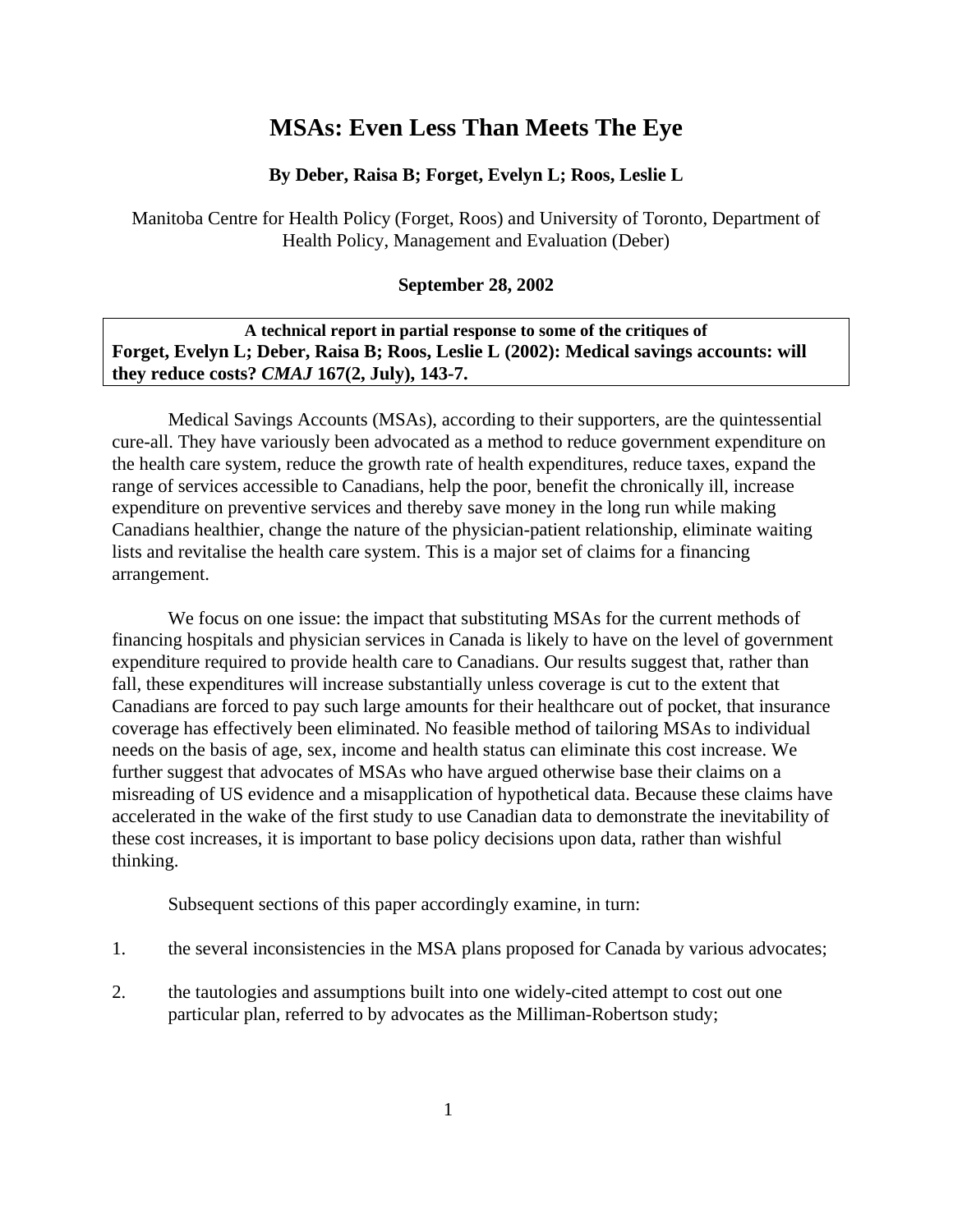- 3. the reasons why the RAND insurance experiment cannot be directly applied to the Canadian policy debate about MSAs; and,
- 4. the practical difficulties and costs should MSAs for hospital and physician services prove viable - which our results suggest they are not as currently proposed - associated with creating a bureaucracy charged with the task of micro-managing Canadian healthcare by setting allowances based on age, sex, income and health status.

We should note at the outset that we are not opposed to a rethinking of what is publicly financed; it is difficult to defend omission of elements of home care, pharmaceutical coverage, rehabilitation, mental health, and other clearly "medically necessary" services merely because of where this care is delivered, or by whom. Canada, with about 70% of expenditures coming from public sources, is among the least publicly funded systems in the industrialized world.<sup>1,2</sup> Nonetheless, the question of what should be paid for is analytically separable from the question of how best to finance it.

### **1. VARIATIONS ON THE THEME OF MEDICAL SAVINGS ACCOUNTS**

Proponents of medical savings accounts are convinced that their proposal can save the Canadian health care system. As one of the most vehement advocates has put it:

In a sound publicly funded medical savings account system, Canadians would receive annual health allowances based on their age and sex as well as their medical condition. These allowances, which would exceed their expected medical needs, would in most years allow Canadians to save money, which they could then use to meet medical needs that they now often cannot afford, such as prescription drugs and home care. And the system would cost the government no more than the current Medicare system.<sup>3</sup>

The dream of a system in which everyone comes out ahead – being able to cover a wider array of services while spending less money – is a powerful one. Unfortunately, as has been often demonstrated, there is rarely a free lunch.

All MSA models rely heavily upon the assumption that there would be very large reductions in the use of the healthcare system if individual consumers were given control of the funds used to provide healthcare, and appropriate incentives to use less of it. In the absence of any data to support this assumption, advocates and critics have looked abroad for evidence of what might happen if MSAs were to be implemented in Canada. Consequently, the literature discussing MSAs has included several studies arguing about what does or does not happen in Singapore, South Africa, or China;<sup>4-13</sup> or attempts to anticipate what might happen should MSA models be applied in the US or to explain why they had not been received as enthusiastically as proponents wished. 14-24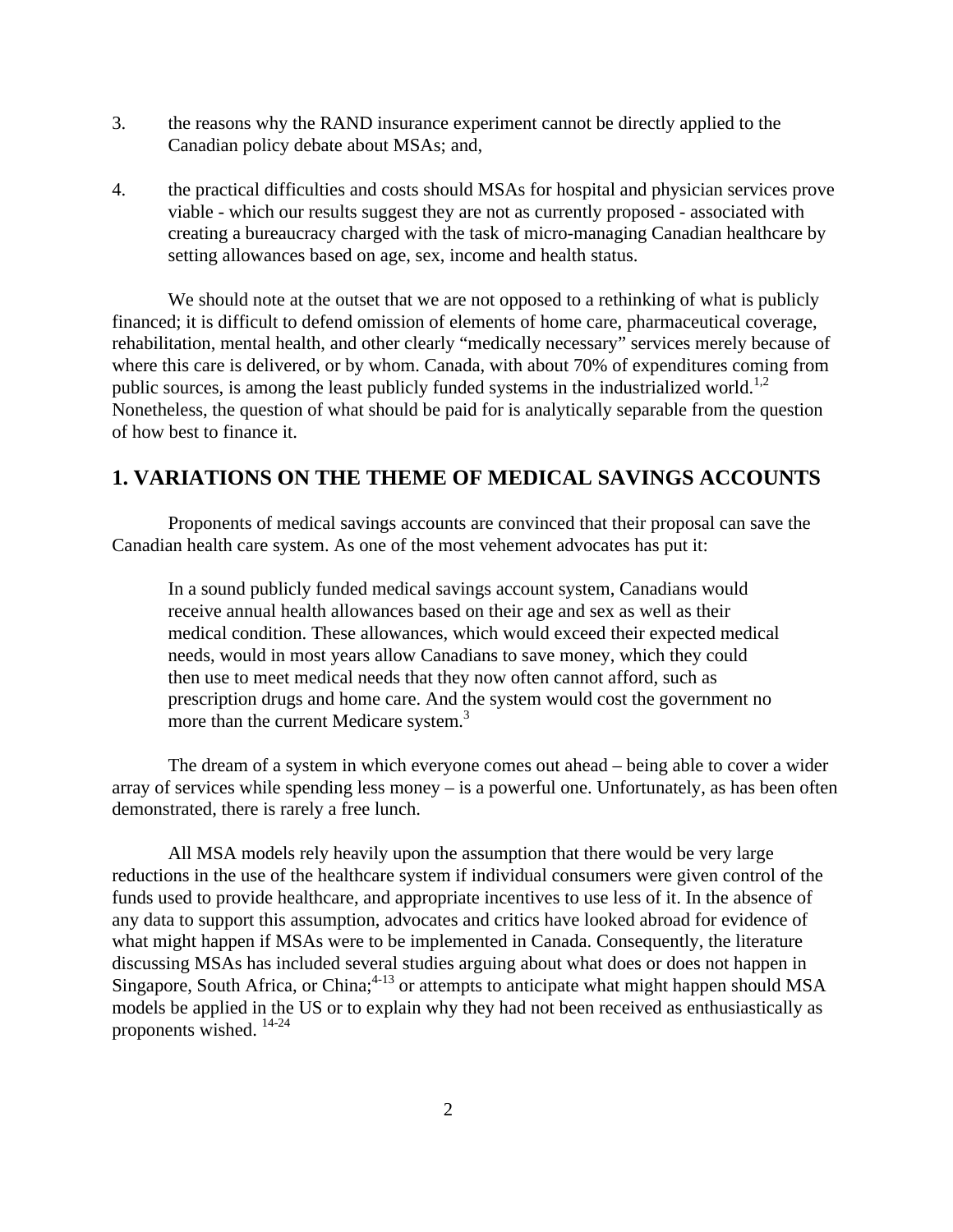However, actual data on Canadian experience was largely lacking. In fact, many advocates argued that it was impossible, in principle, to gather Canadian data and therefore the only path open for responsible policy-makers is to encourage experimentation in different jurisdictions.<sup>4</sup>

Particularly upsetting to MSA advocates, then, was a recent study by Forget et al analyzing actual expenditures for physician and hospital services – the services required to be publicly insured under the terms of the *Canada Health* Act - in the province of Manitoba between 1997 and 1999.<sup>25</sup> This analysis undercut the fundamental premises underlying a MSA approach within a system retaining universal coverage. Whereas most analyses of MSAs focus only upon average spending, Forget et al examined how this expenditure was distributed. They found that health expenditures were not distributed evenly about the mean, but were heavily skewed; in every age group, at least 80% of all people incurred costs less than the average for that age, while a small proportion incurred very high expenditures. These results paralleled those found in an analysis of the U.S. National Medical Expenditure Studies.<sup>26</sup> The healthiest 50% of Manitobans used about 4% of resources, while the sickest 1% used 26%. This distribution in turn implied that most formulations of MSAs would involve sending money to a lot of relatively healthy people, without generating offsetting savings from the sickest, because most of their costs would continue to be paid by catastrophic insurance provisions. "Incentives" to economize on the use of care cannot generate meaningful saving from people who are not already spending much for insured health-care services. MSAs thus implied significant increases in what government would be paying for health care, with most of this increased spending going to the healthiest members of the population, rather than to increasing access or supply.

Several critiques from MSA advocates misinterpreted aspects of the paper,<sup>3,27-29</sup> and responses from Forget et al.<sup>30-33</sup> As an editorial by the Toronto *Globe and Mail* concluded, "like most magic bullets, [MSAs] tend to lose their magic on careful scrutiny," adding "it would be nice if advocates of MSAs spoke plainly."<sup>34</sup>

Regrettably, this has not yet occurred. Instead, to argue that MSAs can nonetheless make their postulated savings while allowing an expansion of the services covered, without increasing total costs, MSA advocates have been dramatically, if quietly, altering their model. In the recent advocacy papers attempting to dismiss the Forget et al results, a number of approaches have been used.

- 1. Assume that prices paid for services will decline dramatically, as a result of bargaining between the user and the provider.
- 2. Assume that utilization will decrease enough to compensate for the increased costs associated with transferring large sums to the healthy, and/or
- 3. Reduce the amount being transferred from government to individuals.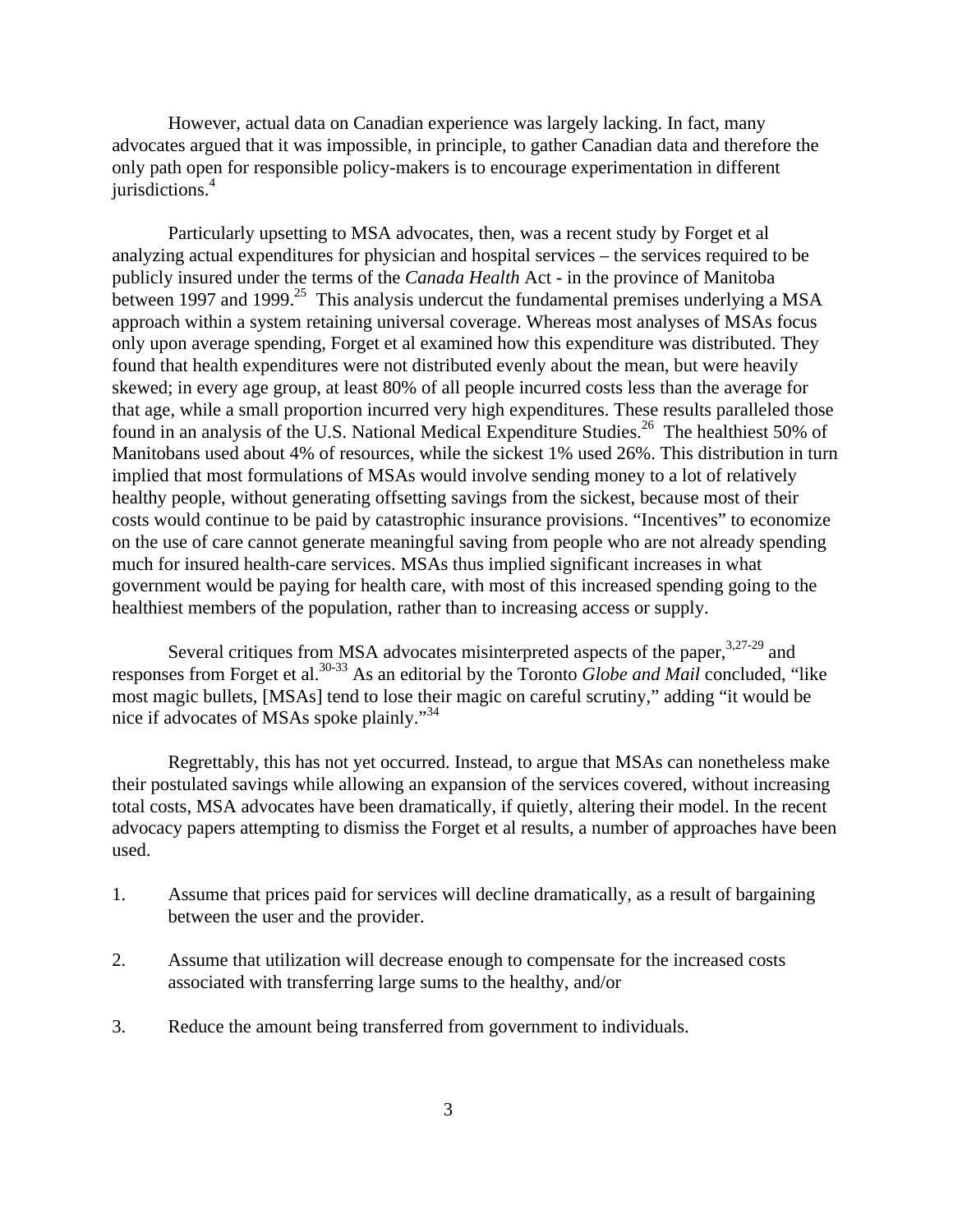The first approach incorporates a number of supply-side reforms logically unconnected with MSAs and argues that they are integral components of the model. For example, an e-letter to *CMAJ*<sup>35</sup> argues that MSAs cannot achieve their goals unless delivery is fully privatized, and health professionals lose their professional monopoly, writing "another necessary component of a Medical Savings Account system would be that all professional and labour services would operate in a free market. In other words, there would be no artificial limitation imposed on the training or licensing of any discipline, nor on the negotiation by an individual with his, or her, employer." One does not need to debate the merits of such a free market, or its ability to achieve the proposed cost savings, to recognize that an MSA proposal dependent upon eliminating professional licensure, fee schedules and all health care unions is unlikely to occur in the foreseeable future in any industrialized nation.

The second approach has long been inherent in the MSA literature. By a combination of wishful thinking and selective (and arguably inappropriate) use of the data from the RAND Health Insurance Experiment, large reductions in utilization are assumed. These are defined as being sufficient to offset the large increases in expenditures. We will return to lessons from the RAND study in a subsequent section.

The third approach assumes that government will not actually transfer any resources for the MSA allowance, or will claw back some or all of the unused portion. Clearly, eliminating any government role in financing health care will save the government money, although costs to society (and business) would probably be higher. However, MSAs are not being sold as a way of eliminating publicly-financed health insurance, but as a means of improving choice and efficiency.

#### **The Incredible Mutating MSA**

The net costs of MSA models – as well as who bears them – depend on a number of variables, including:

- 1. What values are set for the allowance (the amount given to each individual) and the threshold (beyond which costs are considered 'catastrophic' and become fully paid by a third-party insurer, usually government)? What, if any, factors are used to adjust these amounts? (Note that in all such models, individuals are responsible for paying the full costs within the "corridor" between the allowance and the threshold.)
- 2. Where does the money for the allowances come from? (Government? Employers? Individuals? Is participation voluntarily or mandatory? With or without tax deduction?)
- 3. What can the allowance be used for, and what happens to the surplus? Can it be kept? Used for non-insured services? Retained for future years? Transferred to retirement savings? How much would be clawed back by government?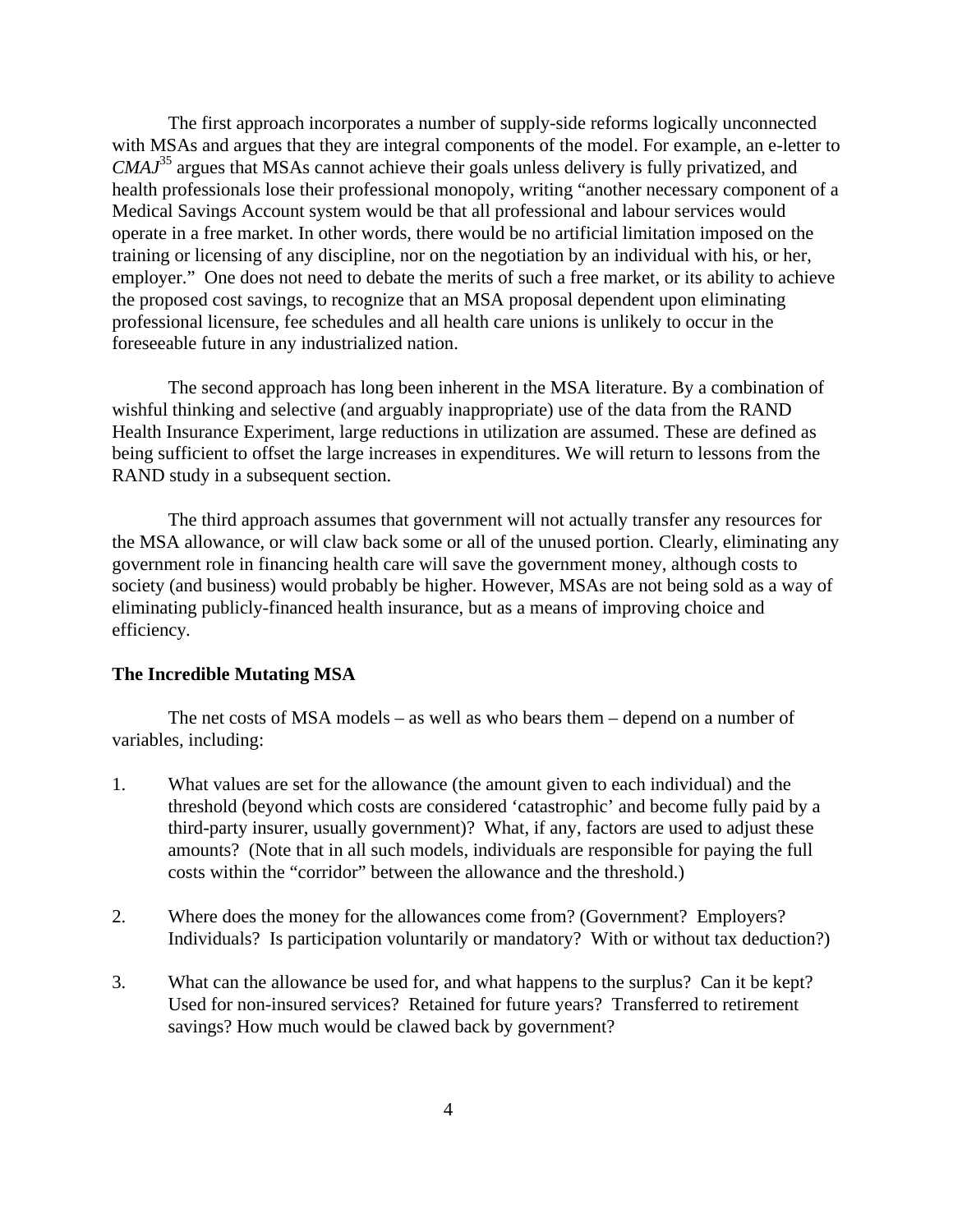Clearly, the attractiveness of models varies with these features. However, the more attractive a model is to potential consumers, the less attractive it is to potential funders. Consider the evolution of the proposals by the Consumer Policy Institute of Toronto, drawn from material posted on their web site. In February 28, 1997, they submitted the following proposal to Ontario's Health Services Restructuring Commission.<sup>36</sup>

"Within our proposed system, each Canadian would have a Medical Savings Account, similar to an RRSP, into which the government would deposit an amount equal to its current health care contribution or on average, about \$2,500 per year (the very young and the very old, who have greater medical expenses, would receive more, others less). Of this \$2,500, about \$1,600 would pay the premium on a catastrophic health insurance policy, to cover hospitalization and other major expenses; the balance -- about \$900 per year-- would remain in each person's account, to be spent as necessary for routine purposes such as doctor's visits. If someone exhausts this balance, the catastrophic policy would kick in, ensuring that no one is ever left without medical care. But when Canadians don't spend it all-- and most of us won't--the money becomes available to be spent in future years for uninsured medical purposes, such as dentistry and drugs, as well as on preventative medicine. Government health care costs, meanwhile, become restrained. Under this system, there are no losers."

This brief went on to praise a plan negotiated by the United Mine Workers for 15,000 coal workers, which had a constant amount payable for each employee (\$1,000) and allowed them to keep the balance.

Similar proposals which provided relatively large allowances and allowed individuals to keep, and even invest, the difference between it and their spending were inherent in writings by David Gratzer, <sup>4,37</sup> Cynthia Ramsay, <sup>38</sup> the Montreal Economic Institute, <sup>39</sup> the Frontier Centre, <sup>40</sup> the Atlantic Institute for Market Studies, $41$  and the Fraser Institute, $42$  and have received some attention by the Kirby Commission<sup>43,44</sup> and Alberta's Premier's Advisory Council on Health.<sup>45</sup> For example, Gratzer praised a US plan by a company, Golden Rule, which provided an MSA of \$1,000 US (\$2,000 for a family), with catastrophic insurance for all expenses above \$2,000 per year (\$3,000 for a family), and allowed those participating to keep the surplus. As Gratzer wrote "For the average employee, this translated into a US \$1,000 bonus per year."<sup>37</sup> Ramsay suggested that "The most promising characteristic of MSAs in a Canadian context is that individuals will be able to purchase medical services with money they can otherwise keep because any funds remaining in the account at the end of the year are the property of the individual."<sup>38</sup>

More recently, however, advocates are less sure about these details; indeed, they have suggested that "no serious proponent of medical savings accounts would ever put forward"<sup>3</sup> plans which are conservative versions of what they had been advocating. The Forget et al paper used as one example an MSA plan that would allocate to each individual the mean spending of \$730 per person attributable to hospital and physician spending over that period, an amount which is lower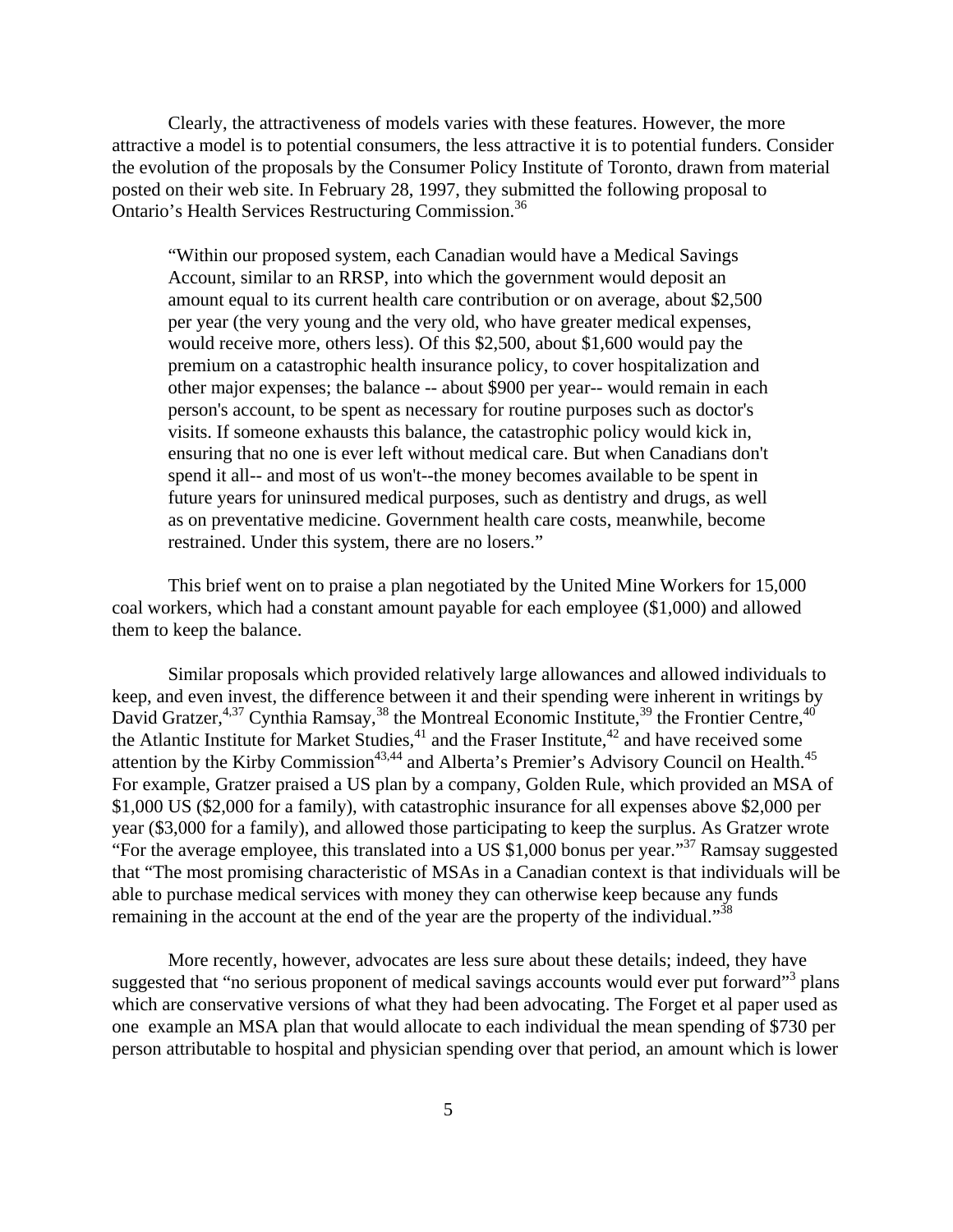than the \$900 proposed by Gratzer or the \$1800 proposed by Migué. Yet Solomon and Crowley both suggest that this preliminary example somehow represented an unrealistic model which Forget et al. had independently derived, rather than a conservative version of the existing proposals from MSA advocates. Solomon rightly recognizes that this variant of Medical Savings Account "doesn't give the sick enough health care to meet their needs; it gives a windfall to the healthy; and it makes no provision to protect the public purse," without noticing that the other MSA models in current circulation do the same. Indeed, Carey, recognizing the large cost increases likely to result from all the plans proposed to date, insists that the allowance would not be a cash payment, but instead a notional credit, which can be drawn down but not otherwise used.<sup>35</sup> This, of course, undermines the incentives attributed to MSAs; if anything, "use it or lose it" would seem to encourage additional utilization.

It should also be noted that the assumption that private insurers are willing to sell full catastrophic coverage for a portion of the MSA may be unrealistic within a universal system. Catastrophic insurance policies often exclude pre-existing conditions, cap coverage, and otherwise practice risk selection; if they do not, they will not remain a viable business. Few wise insurers would be willing to assume a risk that outweighs their premium earnings. For example, the Gratzer proposal to use \$1600 for catastrophic coverage and \$900 for medical savings accounts in effect amounts to giving these insurers 64% of resources; whether this is profitable would thus depend upon the proportion of costs which fall into the catastrophic zone. In the case of the Manitoba data, setting the catastrophic threshold at the mean, the 64% of revenues to these insurers (whether public or private) would have to cover 80.95% of attributable expenditures, making universal and comprehensive coverage of such risks an economically unattractive proposition.

Nonetheless, if coverage is not universal, there may indeed be an attractive market for catastrophic insurance for sub-sets of the population.<sup>17,24</sup> For example, in the Manitoba data, the lowest spending 50% of the population accounted for about 4% of expenditures, and hence would be an attractive market. Furthermore, since the sickest 1% accounted for 26% of spending, a wise insurer would not have to avoid many potential high users to make a profit. The consequence, however, is that the very sick will either find themselves uninsurable, or will be faced with such large premiums that they are effectively uninsurable. For that reason, caution must be exercised in translating analyses for sub-groups within countries which do not have universal coverage (such as the US) into systems which do. The fact that a healthy subpopulation can indeed see their expected costs fall – which follows logically from the skewed distributions observed - tells us little about the overall cost implications to payers with responsibility for the entire population.

MSA proposals also differ in their assumptions about who would pay the allowance. The initial CPI proposal assumed a full government payment. Similarly, the Frontier Centre proposal for Universal Medical Savings Accounts assumes that all the money now being spent by government will be used for these accounts.<sup>40</sup> The Montreal Economic Institute proposes that "individuals would be allowed to opt out of the hospital, medical, laboratory, or drug coverage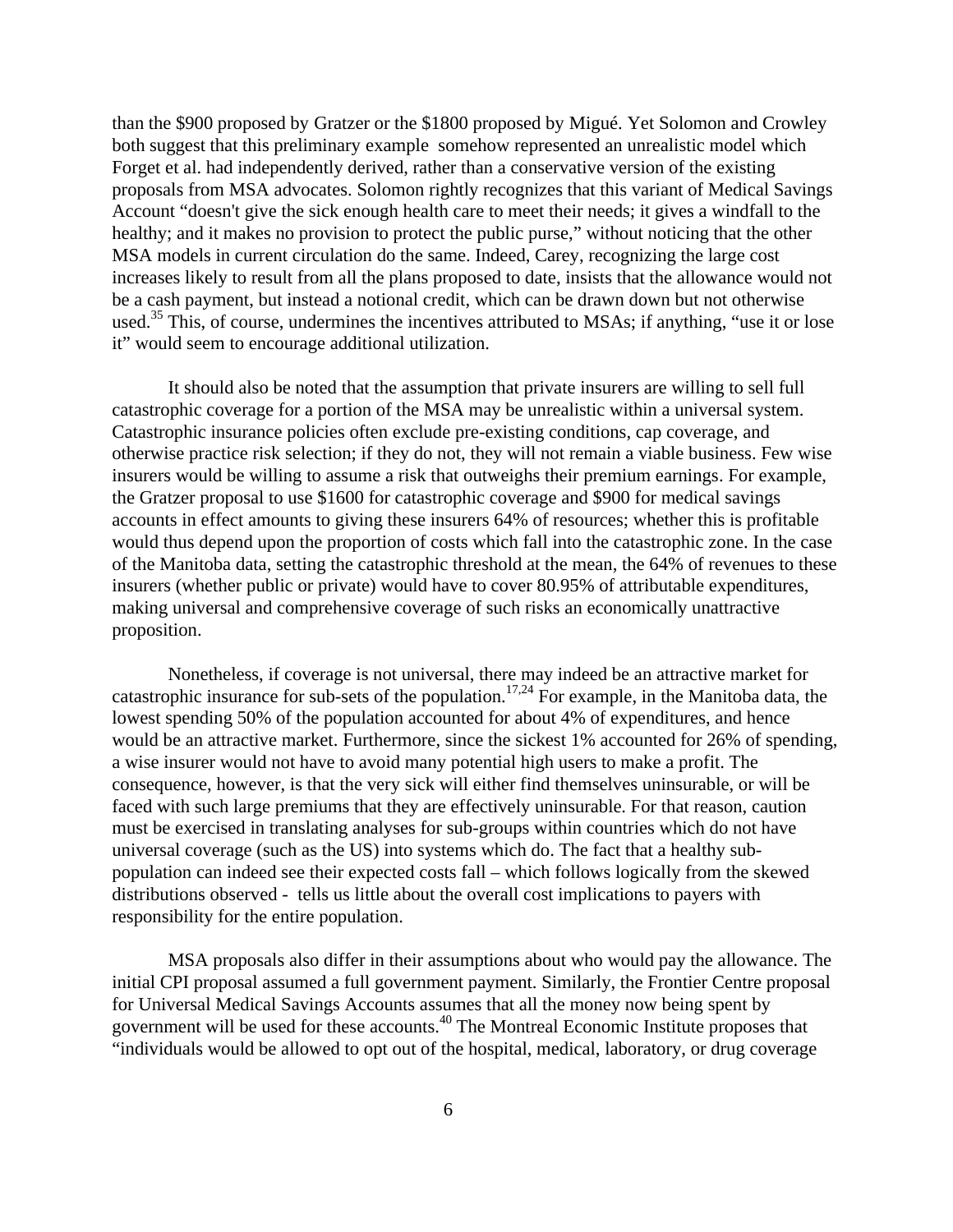and take the average annual per capita cost of these respective services in equivalent dollars with them," with MSAs being among their options; they would be able to top up these accounts with additional, after-tax payments.<sup>39</sup> However, later proposals from CPI allow government to claw back a proportion (usually, half) of the surplus remaining in the accounts. Ramsay suggested that "the size of the government's contribution could vary from the whole to a fraction of the catastrophic insurance policy's deductible, depending on a person's health, age, and income level."<sup>38</sup> Migué's proposal would be financed through a tax credit or deduction rather than by government payments.<sup>42</sup> This tax expenditure, needless to say, still imposes a significant cost on the government in terms of tax revenue foregone, similar to the cost of RRSP deductions, and is still a government transfer to the healthy, but one more attractive to those in higher tax brackets. Alberta's model diverts the premiums formerly paid to government into an  $MSA<sup>45</sup>$  Once these allowances are "self-financing," of course, MSAs become a high deductible catastrophic insurance policy, with or without a tax break, rather than a novel approach to the use of public money in financing health care. Indeed, in a paper rarely cited by MSA advocates, Hsaio, a leading observer of Singapore's experiment, has noted that in 1995, only 8.5% of Singapore's total national health expenditures came from medical savings accounts, while 57.7% came from patients' direct out of pocket payments.<sup>9</sup>

## **2. THE MILLIMAN AND ROBERTSON STUDY**

In their defence of MSAs, many of these authors point to an actuarial study that they claim demonstrates the feasibility of realizing cost savings on the order of \$6 billion annually should MSAs be implemented.<sup>46</sup> We accordingly turn to a closer scrutiny of that analysis.

The "Milliman and Robertson study", written in 1998 by Mark Litow and Stacey Muller of that actuarial firm, <sup>46</sup> was commissioned by Mr. Solomon's Consumer Policy Institute. The report's authors explicitly state that "significant judgement was used to set some of the assumptions, therefore, other assumptions might also be reasonable." They also clearly state that "this report does not necessarily reflect an opinion of Milliman and Robertson Inc., as the firm does not allow taking a position on health care reform." They further caution that "the results and assumptions may be misinterpreted if taken out of context." Nevertheless, its purchasers appear to have done just that. Mr. Solomon claims that no one has been able to demonstrate a flaw in "four heated years in public policy circles."<sup>3</sup>

Analysis of this proprietary research is somewhat difficult because many of the details of the adjustments and computations are not made public. However, enough data is given to make it evident that the findings of cost neutrality or savings, rather than arising from the analysis, are tautological. Page 9 of the report states explicitly that the proposed health care allowance scenarios which they cost out begin with the *assumption* that the plan will be cost neutral, adding that "utilization reductions are assumed to match the expected aggregate Health Care Allowance Account balances accrued to consumers at the end of the year."<sup>46</sup> That is, either prices of health care services, or the quantity of health care services consumed, or both together are assumed to decline by an amount large enough to offset the large costs imposed upon the government funder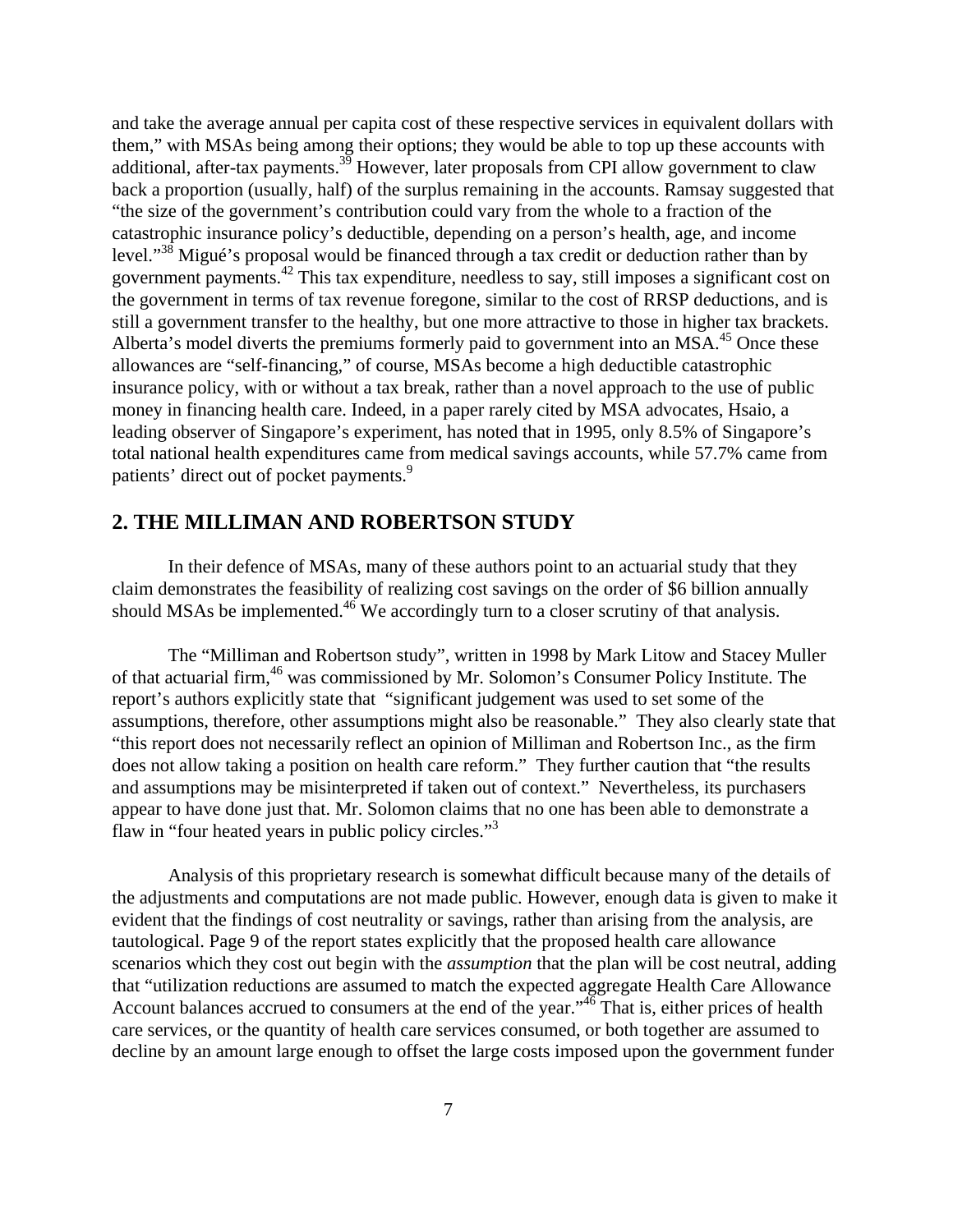by the creation of health care accounts. No references are given; instead, these assumed reductions are based on the authors' "judgement." (page 8). As the authors themselves note, "if utilization reductions are less than anticipated, aggregate government costs will be greater and could exceed costs under the status quo." Furthermore, although the MSA proposal contains no economic incentives for individuals to constrain catastrophic expenditures (which are defined as being fully insured), the study assumes the same reductions will apply to all spending, not just to spending below the threshold. Without these very large reductions in demand, the report itself states that costs to the government increase by between \$4.31 billion if only primary care is funded through MSAs, and \$6.83 billion if all health care is funded through MSAs.

Although many advocates of MSAs now argue that the allowance should be based on some combination of age, sex, health status and/or income, the CPI study computations are based solely on average costs by age and gender, and our analysis will follow suit. The actuaries do suggest that "other variables could also be considered such as health status or presence of a chronic condition" (income is not mentioned), but note that "our report only considers age and gender in detail." Neither does their report indicate how one would operationalize a system of allowances based on health status; certainly, given current information systems (and privacy laws), it would not be feasible. We will also return to this point.

The design for MSAs which the CPI study analysed has the following features:

- 1. The federal and/or provincial government would provide catastrophic insurance and an annual allowance to each eligible individual;
- 2. The annual allowance, the corridor and the threshold would be based on age and gender to reflect differences in the average costs for these sub-populations;
- 3. Any money left in the allowance at the end of the calendar year would belong jointly to the government and to the individual. Half would revert to the government funder, and the other half would be retained by the individual for uninsured services, for future health care expenditure and, ultimately, for retirement savings. (It should be noted that if such plans are "self-financed," as has recently been proposed by Migué, <sup>42</sup> the government clawback of half the retained allowance not only becomes a new tax, but also undermines the incentives to be frugal with the allowance.)

As far as we can determine, the Milliman-Robertson Study took Canadian data on spending for age-sex categories, but did not use actual data on the distribution of health costs which would not have been available from the national sources they claim to have used. Instead, they appear to have used an unspecified "adjusted claim probability distribution" drawn from a proprietary US database used to construct premiums for group insurance policies rather than to predict individual spending, and adapted this to estimate Canadian average spending for each age-sex category. Note that claims data bases would have no reason to estimate the expenditures for those individuals who would not exceed the deductible; if the insurance company would pay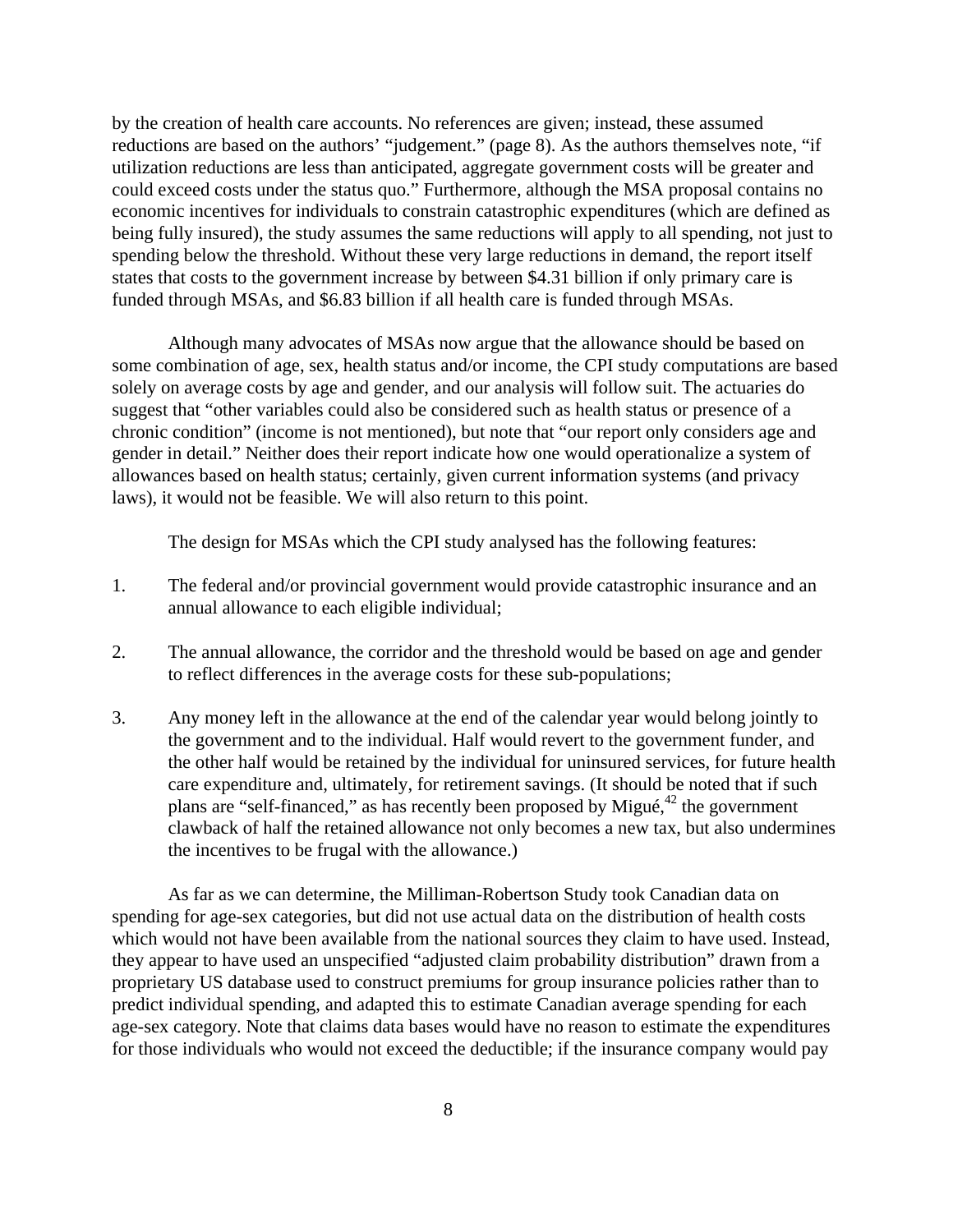only for expenditures above \$500, for example, it is unclear how one would distinguish individuals spending \$450 from those spending nothing, since neither of them would have made a claim. Hence, although details are not provided, the database being used would not be likely to capture the distribution of expenditures in the population being served.

The economic rationale for the MSA models is that there will be significant reductions in utilization once individuals have "incentives" to spend less on health care. Clearly, any expenditure that falls into the corridor will be subject to these incentives. Individuals pay these costs directly, and have no allowance to cover them. On the other hand, there is no economic incentive to reduce utilization for those costs that exceed the catastrophic threshold. At the margin, the government pays all these costs, and therefore any savings will revert to the government rather than to the individuals receiving care. The nature of incentives for those expenditures that are less than the annual allowance depends, in part, on what happens to the surplus. If the surplus is entirely clawed back by the government, then the incentive is to spend the allowance before it disappears. If the individual may keep part or all of it, then the individual has an incentive to economize. It is important to recognize that the government (and ultimately the taxpayer) will not necessarily save money, even if individuals spend less on health care, if they are allowed to keep the surplus. Such savings accrue only to the individual; costs to the funder increase until the reduction in demand is large enough to offset whatever incentives the government is required to pay in order to induce the fall in demand. For example, in the case of a 50% clawback, as proposed in the CPI study, government costs will fall only if demand falls by at least twice the amount of the surplus consumers are allowed to retain at the end of the year.

Although the net cost implications depend upon plan details, these will thus depend crucially upon the distribution of costs within the population.

The CPI report gives as one illustration a 30 year-old male. Each age-gender category in the CPI report is assumed to be cost neutral, in the sense that no age or gender subsidizes anyone else. The report sets the threshold at \$520, and the Health Care Allowance Account at \$416. Another example is a 75 year old female, "who would receive an allowance of \$3,330 for her routine needs, plus government insurance for hospital care and other extraordinary needs that Medicare now provides."<sup>3</sup> These numbers are based on average expenditure, rather than on actual claims attributable to individuals, and in fact are higher than the amounts attributable to physician and hospital services in the Manitoba database.

Our analysis has divided the Manitoba data for spending on hospital and physician services between 1997 and 1999 into age-sex groupings. In each group, we have arrayed individuals according to the amount of health care expenditures they incurred, divided into 13 categories (each containing between 1 and 10% of that age-sex grouping of the Manitoba population). Figure 1 shows this distribution for the sub-population of men age 25-35, and Figure 2 the distribution for the sub-population of women over the age of 75. These examples were chosen because they are frequently used by CPI; however, all other age-sex groupings in the Manitoba data base behave similarly. Two lines are superimposed on these figures to sub-divide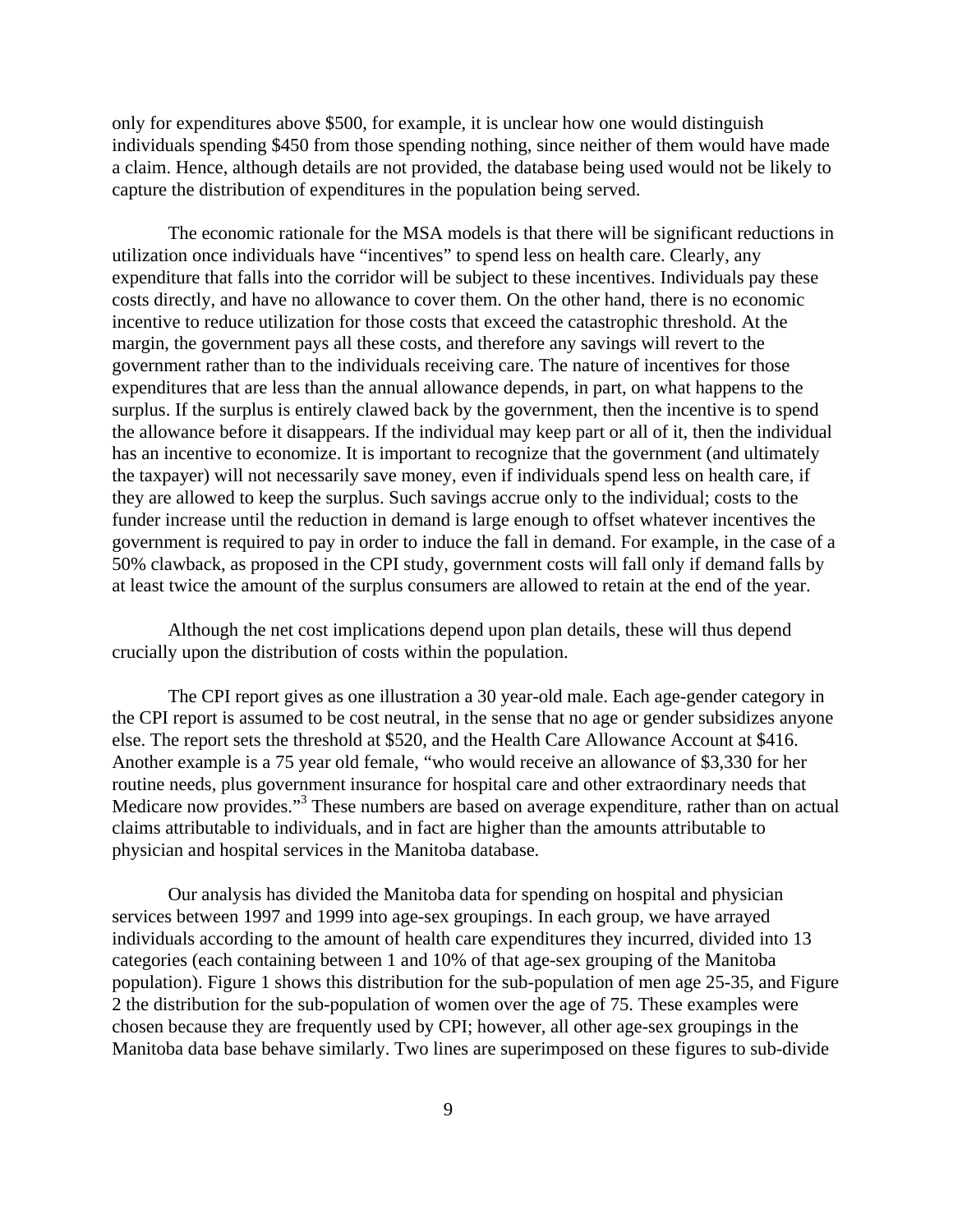these expenditures into the expenditures falling between 0 and 80% of the mean for that age-sex group (which would correspond to the CPI's proposed allowance), the expenditures falling between 80% of the mean and the mean (which would correspond to the out-of-pocket corridor) and the expenditures exceeding the mean (which would correspond to the catastrophic zone).

As can be seen, most of the population in both age groups falls below the first line; their spending would not exceed the allowance, and they would expect a surplus in their account. A small proportion of the population, but a high proportion of expenditures, fall into the catastrophic zone. Very little expenditure falls into the corridor between the two lines.



**Figure 1: Distribution of physician/hospital expenditures by "expenditure zone", Manitoba 1999, Men age 25-34**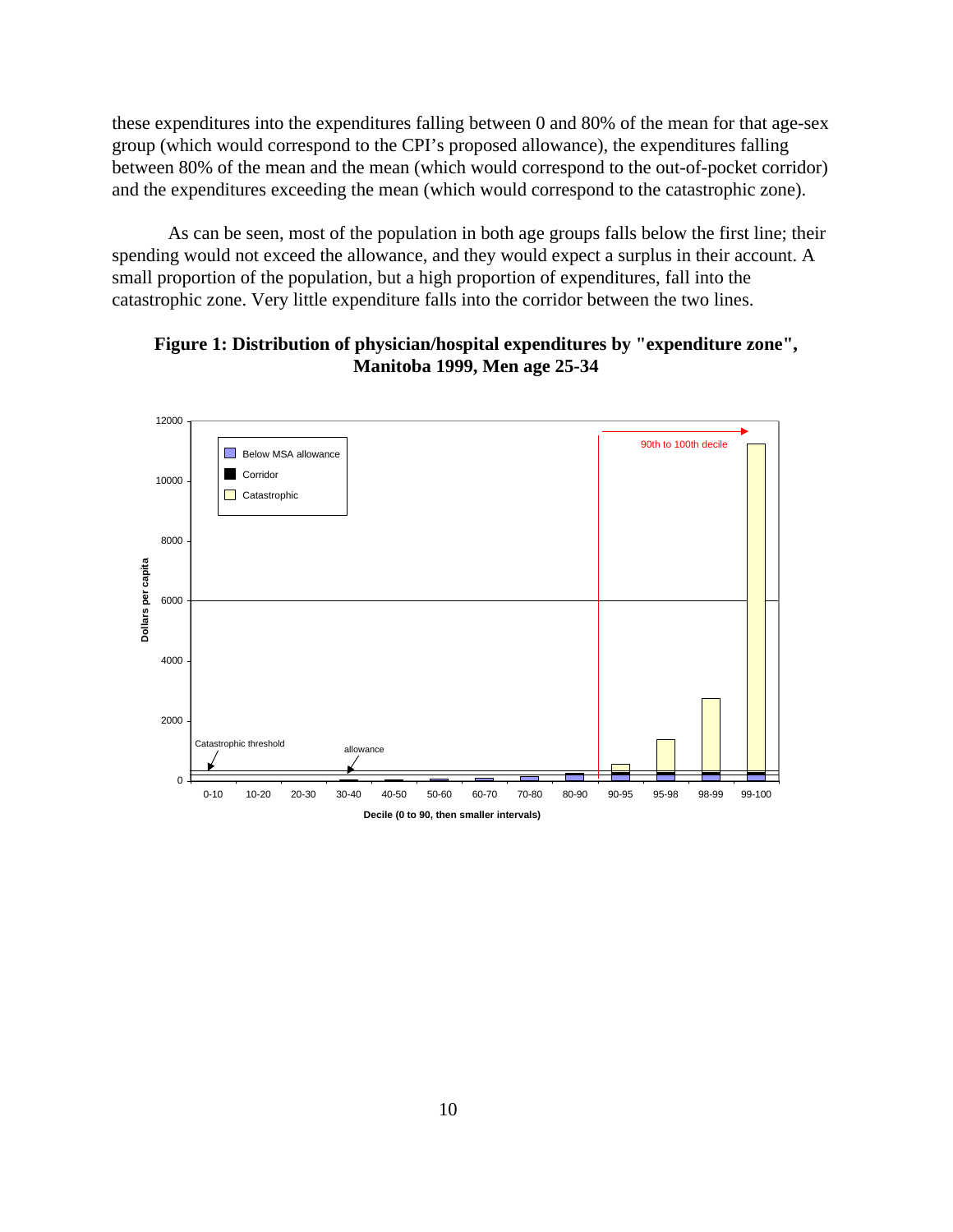

**Figure 2: Distribution of physician/hospital expenditures by "expenditure zone", Manitoba 1999, Women age 75+**

allowance

 $\Omega$ 

Catastrophic threshold

10000

The mean expenditure for the young males (Figure 1) was \$268.80; to avoid meaningless precision, we will round off expenditures to the nearest dollar for the remainder of this analysis. However, more than 90% used less than the mean; we will refer to this group as the "low spenders." Indeed, 20% of these individuals made no demands whatever on the health care system in that period, while over 70% spent less than \$100. This healthiest 90%, with an average spending of \$67, accounted for 22.5% of the costs incurred by this age group, with the sickest 10% accounting for the remaining 77.5%. Looking at the 75 year old women (Figure 2), their mean expenditure was \$3,203. However, 80% spent less than the mean, with an average expenditure for that sub-group of \$507. Because most 75 year old women receive at least some medical care, the distribution was slightly less skewed, with the sickest 20% accounting for 87.5% of the costs, and the healthiest 80% for 12.5%.

0-10 10-20 20-30 30-40 40-50 50-60 60-70 70-80 80-90 90-95 95-98 98-99 99-100

**Decile (0 to 90, then smaller intervals)**

The importance of considering distributions rather than only central tendencies is clear when one applies a plan like that analysed by CPI. Suppose one follows the examples in their report and sets the catastrophic threshold at the level of mean spending for that age-sex group, and the allowance at 80% of the mean, or \$215 for the 30 year old male, and \$2,562 for the 75 year old female. Individuals would thus be responsible for paying, out of their pockets, the amount in the "corridor" between the allowance and the catastrophic threshold. Total costs to

<sup>\*</sup>Large change occurs because of assumption that utilization goes to zero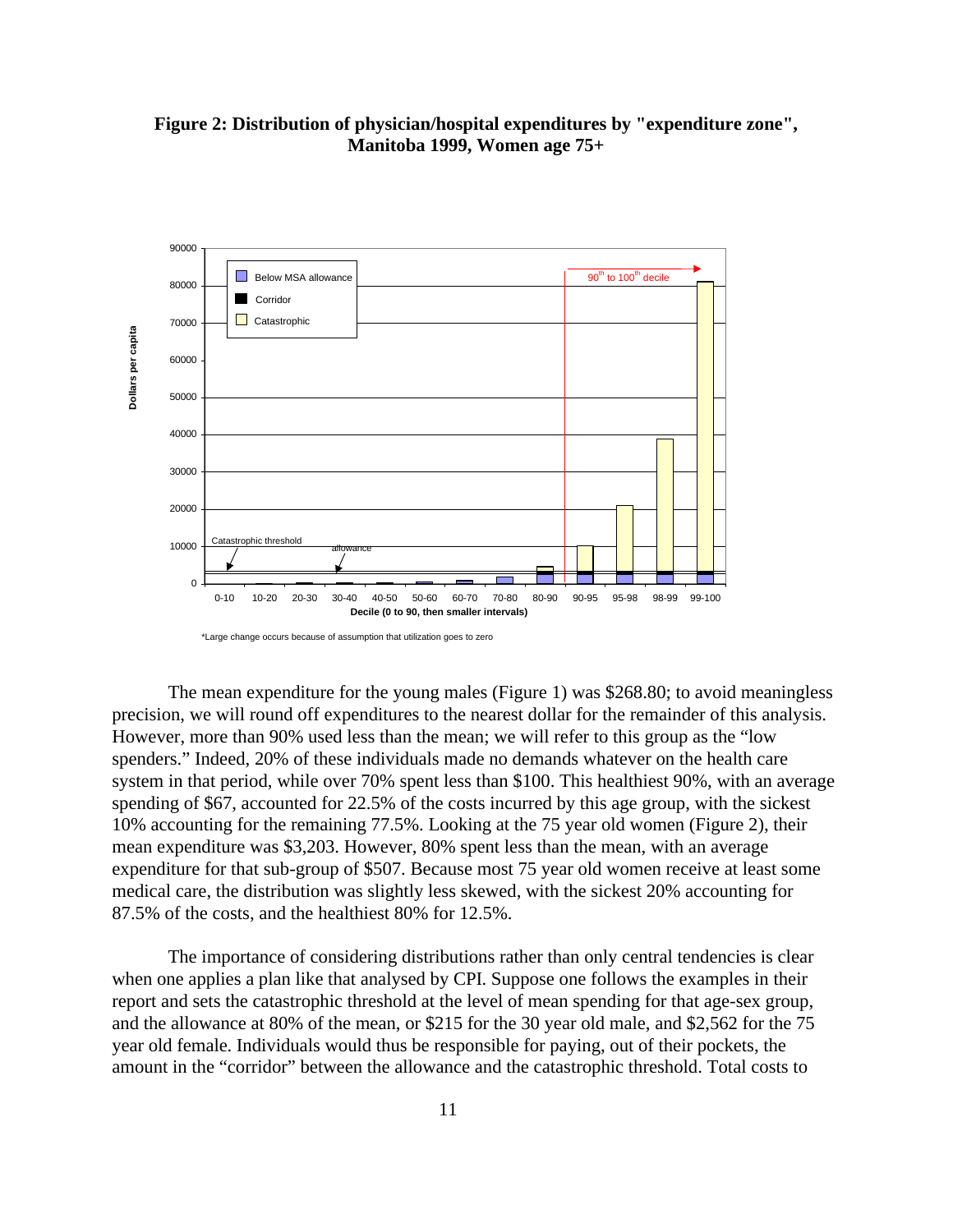government are also reduced by allowing the individual to retain only half of the balance in the MSA, while returning the other half to government. Because of the differences in average spending across age-sex groups, if there is to be no cross-subsidization, the 30 year old men would be responsible for a maximum out of pocket cost of \$54 in their corridor, as opposed to the \$641 which the sickest women over age 75 would be expected to pay for formerly insured services. (Probably for this reason, the Milliman and Robertson study appears to have made unspecified adjustments to some of their corridors, which reduces but does not eliminate such disparities.)

What are the net costs to government of this model? Applying this CPI model to the 1999 Manitoba data reveals that average costs per capita for the men increase by \$59, while average costs for the older women increase by \$695. All other things being equal, government will either have to pay these higher costs, or alter other aspects of the plan. If we do not change the allowance or the proportion of the surplus which individuals can retain, government must recoup this money from the only remaining population using care – the sickest 10-20% now falling above the catastrophic threshold. Should this occur, government would not break even until the threshold was raised considerably from that proposed in the plan, or to \$1,171 for the younger men, and \$8,768 for the elderly women. Subtracting the allowance, we are left with a maximum out of pocket payments which the sickest individuals would have to pay for formerly insured services of \$956 (for the males) and \$6,206 (for the elderly women), over and above other costs they would have for uninsured services.

Suppose, however, that we accept the assumption that health care utilization will fall because of the incentives created by MSAs. Indeed, suppose that the effect is so large that *everyone* below the threshold – in this case, the healthiest 90% of 30 year old males and the healthiest 80% of 75 year old females – reduces their use of the health care system to zero. For each of these individuals, then, the government will pay out the allowance and claw back half of it (since none has been used to purchase medical care). For the 90% of 30 year old males below the threshold, government pays out \$215 and claws back \$107.50, for a net cost of the \$107.50 each receives as a reward for their frugality. Recall, however, that before the imposition of health care accounts, the government was only spending an average of \$67 for each member of this group. Even in this extremely unrealistic scenario, then, government costs increase for each of the healthiest 90% of 30 year-old males by \$40 (or 60%) each. For the 80% of low spenders among the elderly women, per capita costs increase from \$507 to half of their \$2,563 allowance, for a net increase of \$774.50 (or 153%) each. These sums are somewhat offset by decreased expenditures for the sickest (who are now responsible for paying the amount in the corridor), with particularly large savings coming if the group whose spending had been in the corridor could reduce their utilization to zero (e.g., the  $80-90<sup>th</sup>$  percentile in Figure 3). The net result is an average increase of \$31 for each 25-35 year old male, and \$492 for each elderly female. Recovering this would require an increase in the catastrophic threshold to \$605 for the men, and \$6741 for the women, or a maximum out of pocket payment of \$390 and \$4179 respectively, on top of whatever other uninsured services need to be paid for. Additional subsidies to these individuals, of course, would further increases the net costs of MSAs.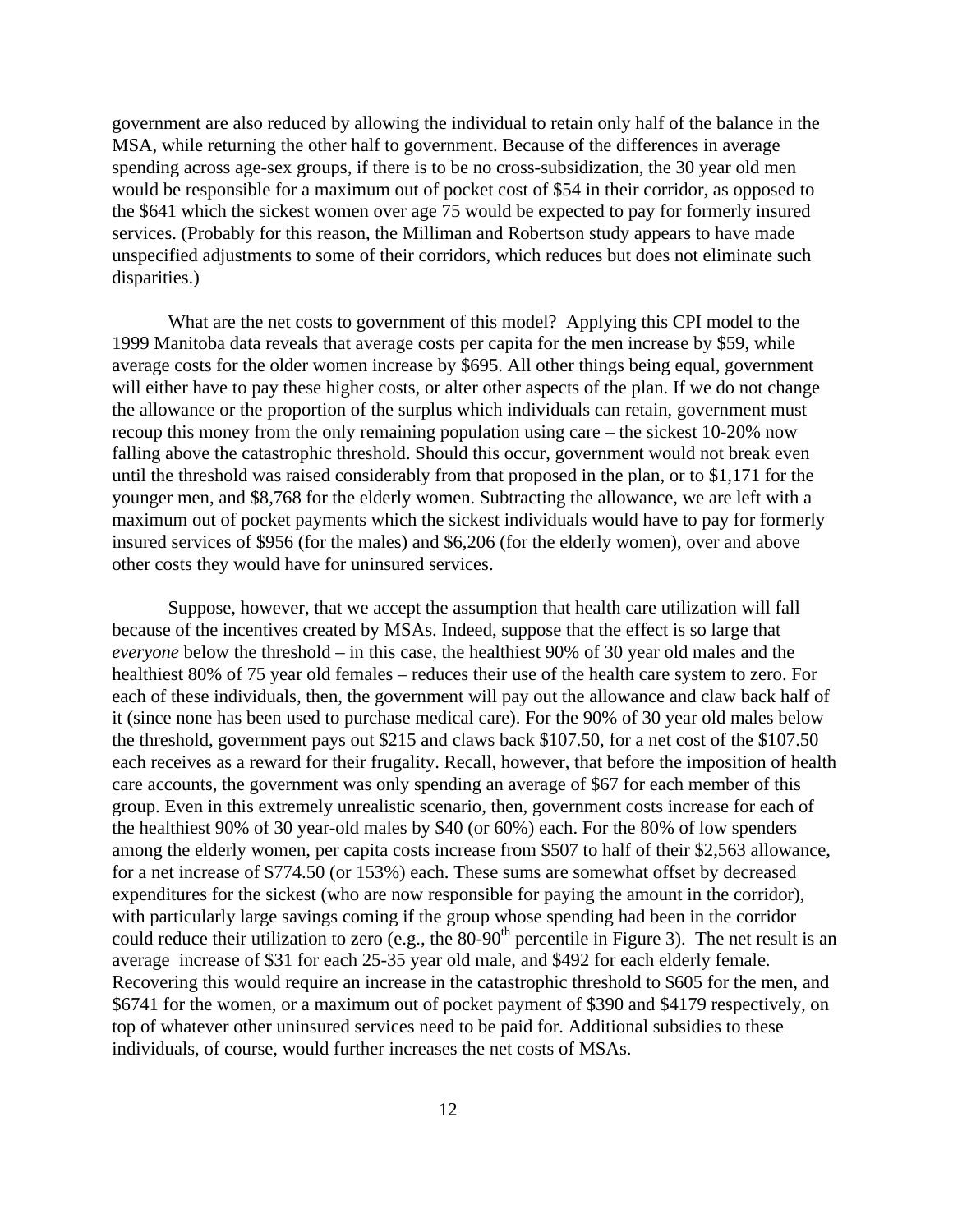



**Decile (0 to 90, then smaller intervals)**





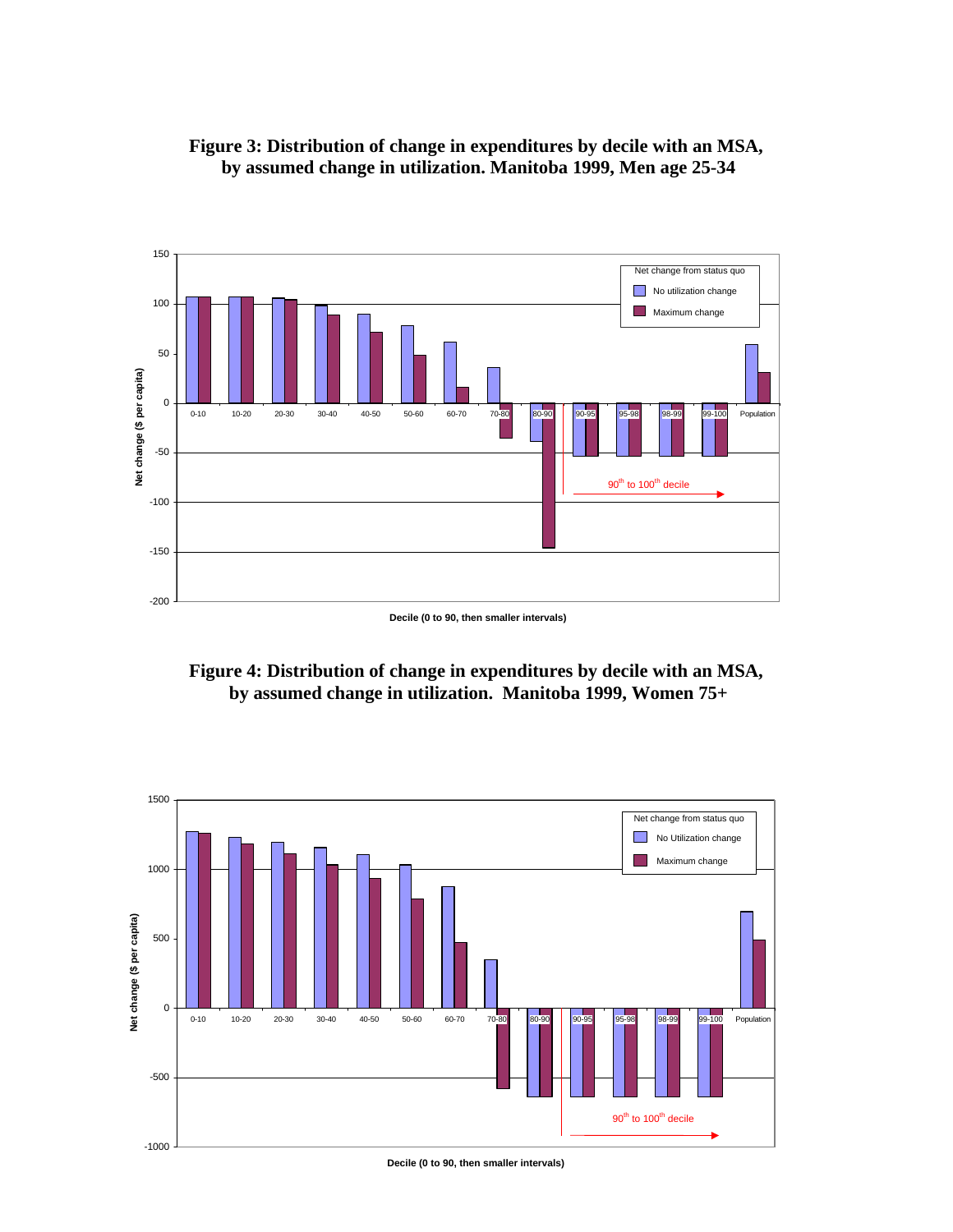Figures 3 and 4 summarize the change in expenditures for each category of these two age groups which would result if such allowances were implemented, with half of the balance in each account 'clawed back' by government. Note that we assign the mean expenditure within each category to all of those falling into that grouping, thereby understating the extent of variation. The first bar shows the change in expenditures which would result if there were no changes in utilization; the second shows the changes which would result if utilization were somehow reduced to zero for all those in the low spending group. The results are summarized in Table 1.

Why are these figures so high? The skewed distribution means that the population from which the additional resources can be recouped by modifying the catastrophic cut-off becomes smaller and smaller. For example, assume that government wishes to recoup the \$492 increase in per capita spending for each woman over age 75 in the scenario where the low spenders reduce their spending to zero. Because only 20% of that sub-population is still using medical care, the target must be multiplied by 5, or \$2,460 from each. But half of these women, those in the 80-90 percentile, had average costs of \$1,381 above the cut-off, which sets a limit on the additional resources which can be obtained from them. The remaining \$216 per capita must then be multiplied by 10, since it can be recouped only from the 10% still above the threshold. The net result, even in this optimistic assumption of no health expenditures for 80% of that subpopulation, is a threshold of \$6,741. Recognizing that ceteris is rarely paribus, and that other modifications to other combinations of the allowance, threshold, or clawback are also possible, all represent considerable modifications of the CPI model. Either costs to government will increase substantially, or the sick will be taxed to provide windfalls to the healthy, or both. The elimination of all health services for the low spending population, in turn, does cast some doubt on how long these individuals will *remain* healthy, but that is a point for another analysis.

Even more insidiously, many of these models assume that all government expenditures for health care can be moved into MSAs. The CPI report contains two scenarios. Scenario A considers the replacement of all current expenditure with MSAs; Scenario B considers replacing primary care costs with MSAs. Scenario A would thus allocate not only the funds now used for specialty programs (e.g., paediatric hospitals), but even the resources for public health, health services research, addictions services, and so on. Under Scenario A, for example, Toronto's Hospital for Sick Children would receive all of its resources from the accrued accounts of the families of the small number of sick children being treated there. One does not have to do the math to realize that the hospital would not be sustainable under that funding model. Neither could rural hospitals. Similarly, even under Scenario B, it is unlikely that experts in cystic fibrosis or other specialties could be maintained purely from the individual payments of their patients. One does not have to be a skilled politician to recognize that allowing these highly valued services to disappear would be neither wise, nor politic. Government would have to pay again to ensure that the needed infrastructure remained in place, further increasing the public cost of health care.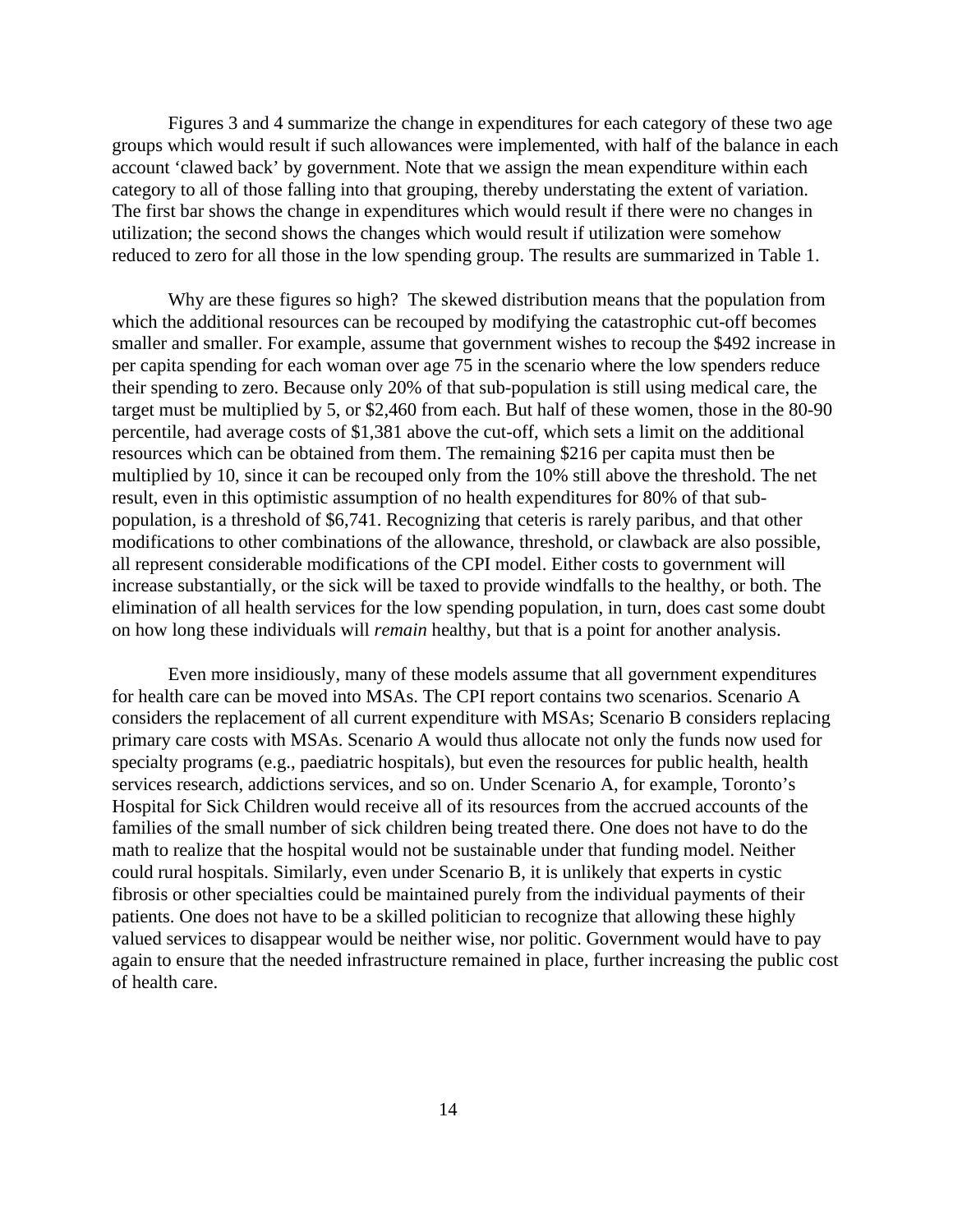| Implications of distribution of physician/hospital expenditures for MSA models<br>for specific age groups, Manitoba, 1999 |                  |                |
|---------------------------------------------------------------------------------------------------------------------------|------------------|----------------|
| Group                                                                                                                     | men 25-35        | women 75+      |
| Model: Status quo (Manitoba data, 1999)                                                                                   |                  |                |
| Mean spending per capita                                                                                                  | 269              | 3203           |
| % of group spending $<$ mean (low spenders)                                                                               | 90               | 80             |
| % of total expenditures by low spenders                                                                                   | 22.5             | 12.5           |
| Mean per capita expenditures of low spenders                                                                              | 67               | 507            |
| Maximum out of pocket payment for insured services                                                                        | $\boldsymbol{0}$ | $\overline{0}$ |
| Model: Medical Savings Accounts, defined by advocates as having:                                                          |                  |                |
| Catastrophic threshold (equal to mean expenditures for that<br>group)                                                     | 269              | 3203           |
| Medical Savings Allowance (80% of mean)                                                                                   | 215              | 2562           |
| Corridor (difference between allowance and threshold, to be<br>paid out of pocket)                                        | 54               | 641            |
| Ratio: threshold / allowance                                                                                              | 1.25             | 1.25           |
| Impact of MSA model, applied to Manitoba data - if no change in utilization                                               |                  |                |
| Mean spending per capita                                                                                                  | 328              | 3898           |
| Per capita change in government expenditures (from status<br>quo)                                                         | 59               | $+695$         |
| Required value for catastrophic threshold for government to<br>break even (other factors remaining unchanged)             | 1171             | 8768           |
| Ratio: threshold / allowance                                                                                              | 5.45             | 3.42           |
| Maximum out of pocket payment by sickest individuals (for<br>formerly insured services)                                   | 956              | 6206           |
| Impact of MSA model, applied to Manitoba data -<br>if utilization for low spenders drops to zero                          |                  |                |
| Mean spending per capita                                                                                                  | 300              | 3695           |
| Per capita change in government expenditures (from status<br>quo)                                                         | $+31$            | $+492$         |
| Required value for catastrophic threshold for government to<br>break even (other factors remaining unchanged)             | 605              | 6741           |
| Ratio: threshold/allowance                                                                                                | 2.81             | 2.63           |
| Maximum out of pocket payment by sickest individuals (for<br>formerly insured services)                                   | 390              | 4179           |

**Table 1**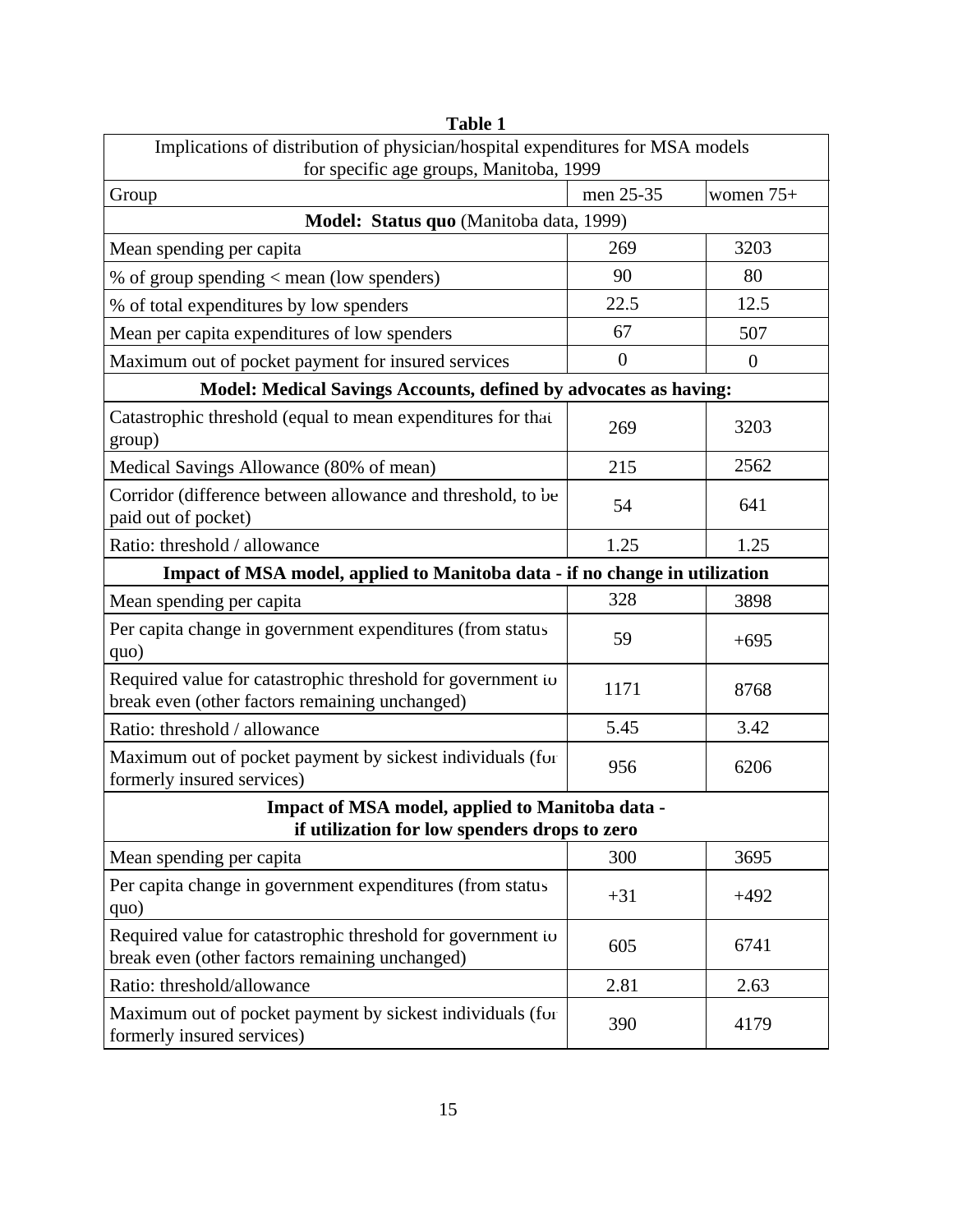The CPI study begins with the premise that Scenario A and Scenario B would cost the government the same as the current system of Medicare, and assumes reductions in utilization to make this equation work out. However, it is worth noting that the initial results of their analysis are consistent with the findings of the Forget et al study. The authors write that if individuals are given allowances based on the average expenditure for their age and sex category, costs will increase. Their report suggests that, in Scenario A, costs would increase by \$6.83 billion, and in Scenario B by \$4.31 billion. Returning to their initial premises, then, demand must fall enough that the half of the surplus that reverts to the government at the end of the year balances the increased cost of the incentives. Working with averages (rather than distributions), they then compute that there would have to be an average reduction of 31.4% of total costs in Scenario A, and 19.6% of total costs (but substantially higher reductions in primary care costs) in Scenario B, a level which most analysts would consider to be unrealistically optimistic. For example, a US simulation of MSAs allows for a reduction of utilization in the order of 4-6%, and even so suggests that this estimate might be too high. $47$  Since no savings can be expected from the population already spending almost zero, in practice, these figures would almost certainly translate into much higher required reductions from the population actually using care. It appears that these numbers have been used as the basis for claiming that MSAs would *save* over \$6 billion per year, rather than *cost* that amount<sup>3,28,42,49</sup>

## **3. THE RAND HEALTH INSURANCE EXPERIMENT**

Where does the assumption about the decline in demand come from?

A basic concept in economics is what is referred to as "price sensitivity" or "elasticity of demand." When the price of any commodity increases, other things being equal, the quantity demanded will decrease. The key issue is the size of this effect. Certain decisions are highly price sensitive; others are far less so.

Clearly, health care is heterogeneous; a person brought into an emergency room after a traffic accident is likely to be less price conscious than an individual contemplating a marginal visit for the sniffles. The best available information about price sensitivity comes from a systematic randomised controlled trial of co-payments for health insurance conducted by the RAND Organization in between 1974 and 1982; the page numbers cited below come from the book by Newhouse, which synthesizes the results of the many publications from this study.<sup>48</sup> Experiment participants were assigned to one of 15 insurance plans; 14 were fee-for-service plans, which systematically varied the *coinsurance* rate (the fraction of billed charges which the individual had to pay out-of-pocket) and the maximum dollars which would have to be expended in a 12 months period. Coinsurance could be 0 (free care), 25%, 50%, or 95%; maximum charges (MDE) could be 5%, 10%, or 15% of family income, to a maximum of \$1000. In that connection, MDE corresponds to what we have termed the corridor in this paper. There was also one prepaid group practice (the earlier form of managed care). Note that this experiment was not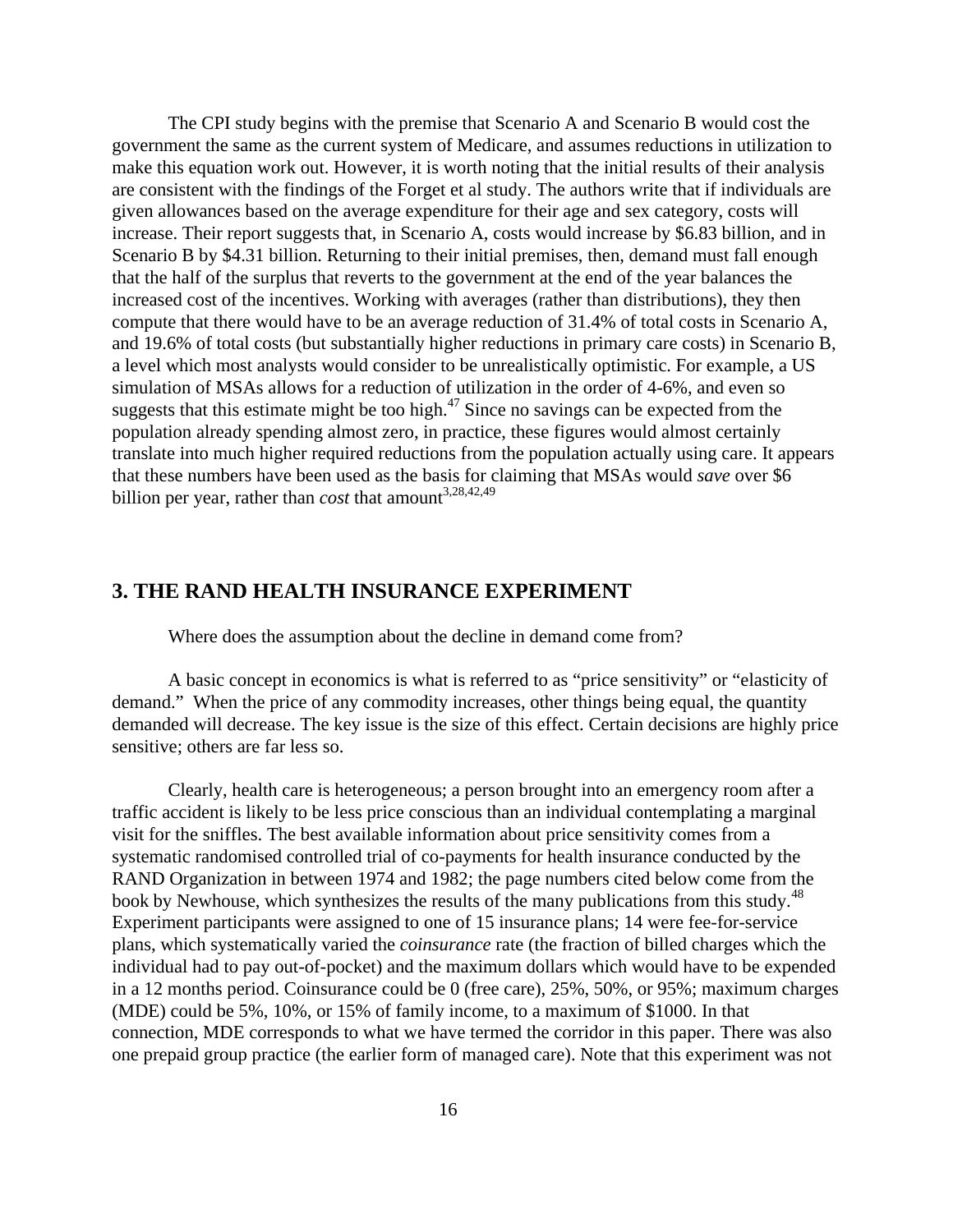designed to test medical savings accounts; design decisions which were appropriate for that study, therefore, may limit the ability to generalize from it to an entire population.

One problem in generalizing the results is sample size: the study enrolled approximately 2,000 families, which were in turn assigned to the multiple experimental conditions. This means that the study would not have many high users to begin with, and even fewer within each plan. Compounding this was the fact that those over the age of 62 were ineligible for the experiment, as were those who had end-stage renal disease, or had been out of the labour force for more than two years and had a medically certified disability. In addition, refusal rates were only 8% for the plan without copayments, but as high as 25% for the plan requiring a 95% copayment (which also had a higher attrition rate). If, as seems plausible, the highest need population would have been least likely to agree to enrol in a high co-payment plan, external validity would be further affected. The study thus probably undersampled the highest need population, a suspicion heightened by their observation that "attrition from death, institutionalisation for health reasons, and becoming eligible for Medicare by virtue of becoming disabled are at very low levels (1-2 percent) on all plans." (page 19). Indeed, only 11 people on the free care plan died, meaning that they could not even conduct statistical tests about that variable for that group (page 25).

The RAND of the experiment clearly showed that those receiving free care (no deductible) were more likely to use services. The main difference found was in the likelihood of receiving any care at all, rather than in the "intensity" of services received once a decision was made to seek care. This effect was strongest among the poorest participants for outpatient care; it was less pronounced for inpatient care, because most patients requiring hospitalisation had already exceeded their upper limit (removing economic incentives as a factor affecting utilization). Contrary to what might have been anticipated, the sickly were as (or more) responsive to price than the healthy (page 48-49).

Overall, per-person expenditure on the plan with the highest copayments (the 95 percent plan) was about 69% of that on the free-care plan; adjusting for the fact that some of those had incurred costs but failed to file the paperwork raised it to about 75%. (page 79). However, this varied considerably by type of care. Thus, the ratio of visits for those on cost sharing plans to those with free care ranged from 0.36 (for asthma) to 1.35 (for acute alcohol/drug related); the ratio for chest pain/acute heart disease was 1.04. (page 155). The authors divided diagnostic categories into those which were seen as "more urgent" or "less urgent" (based on the seriousness of the diagnosis and the need for immediate care). They noted that there was a difference - a 23% drop for the more urgent diagnoses, versus a 47% drop for the less urgent ones. However, increased cost sharing also had an effect – use for the more urgent diagnoses was 85% of the free plan rate if there was a 25% copayment, but only 65% if the copayment rose to 95%. (page 157). More disquietingly, there was a strong difference in the cost-sharing response between poor and nonpoor children. Nonpoor children showed no response to cost sharing; "for poor children, by contrast, there are significant differences for 14 diagnoses." (page 161). Neither was there a difference by the effectiveness of treatment; cost sharing "is just as likely to lower use when care is thought to be highly effective as when it is thought to be only rarely effective"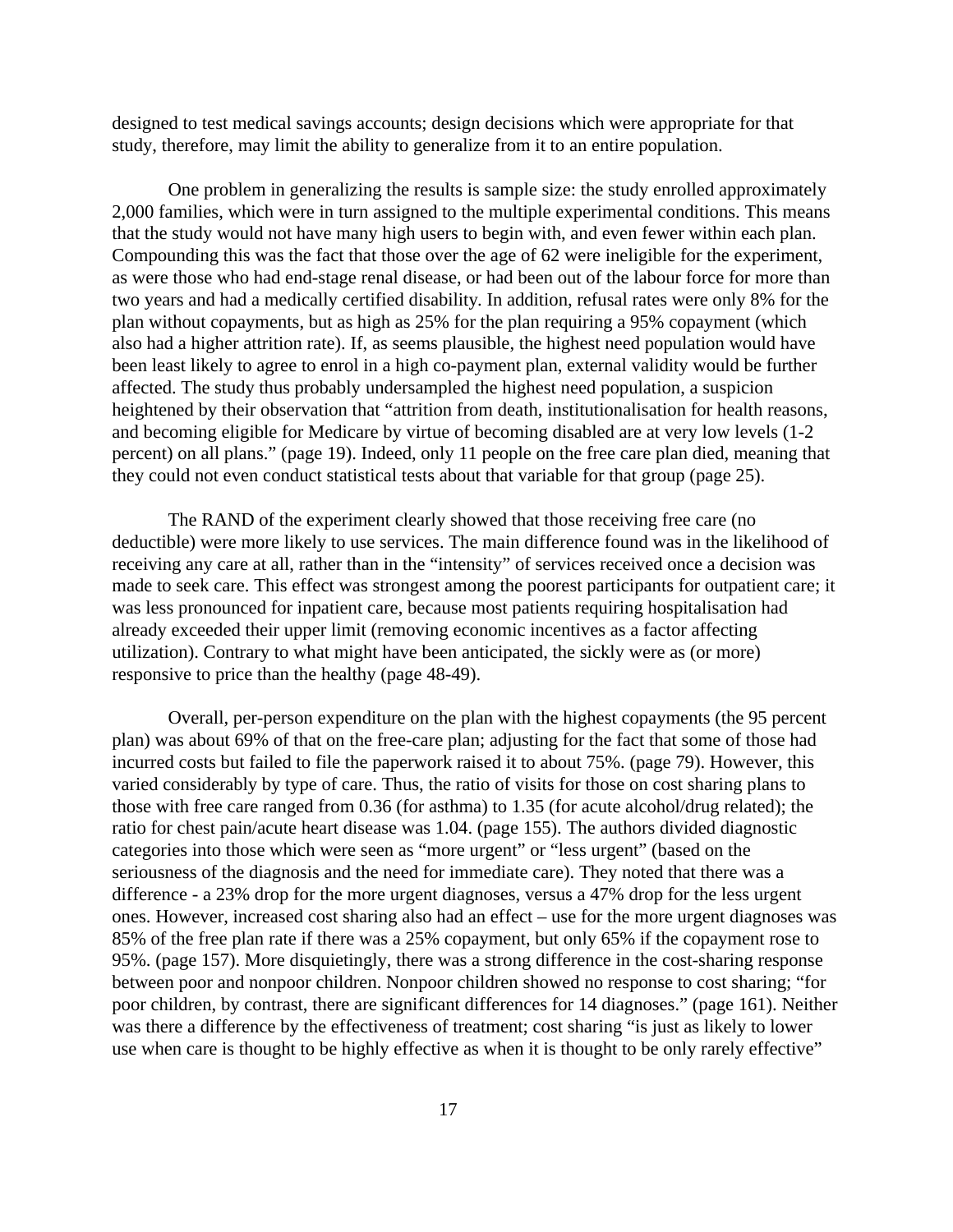(page 162). They note that their findings that "cost sharing has a non-specific effect on the use of medical services…in particular, it reduces appropriate and inappropriate services-or highly efficacious and relatively inefficacious services-by the same proportions…this appears to be at odds with "the theory ...that cost sharing reduces the least-valued services" (page 162).

However, as we noted earlier, the study population tended to be healthy. Accordingly, eliminating medical visits was unlikely to have a significant impact on health status, at least in the short term. (The study did not examine longer term impacts.) Advocates of user fees have since used the RAND researchers' findings to argue that such charges will not have adverse effects on the health of the people being asked to pay them. However, in sub-populations with conditions likely to respond to medical treatment, significant differences in health outcomes *were* detected for those on cost sharing programs as compared to those receiving free care. The numbers were small, but the health outcomes were measurably worse. This applied, for example, to individuals with hypertension, which was never diagnosed or treated among a group of individuals who had been deterred by the fees from visiting a physician. It applied to those not seeking mental health services, vision, or dental services.

The RAND authors make a strong case that overtreatment can be as harmful as undertreatment, but explicitly argue that "the burden [from cost sharing] on the poor and on persons (particularly the poor) with chronic conditions is a separate issue and should be dealt with as such" (page 357). Indeed, they go on to argue that "a sufficiently high MDE effectively loses any resemblance to insurance, and the health consequences of no insurance relative to some insurance may be larger than any of the variations in health outcomes that we saw." (page 361). They particularly single out those under treatment for chronic problems, citing work by Nicole Lurie and colleagues that "for a subgroup of the population lack of insurance could have catastrophic consequences." They accordingly conclude that setting the MDE too high is "bad policy for two reasons: (1) they impose more risk than much of the population wishes to bear; and (2) at a level at which they effectively become no insurance, they can have serious health consequences."

We will not discuss other disputes about the RAND results, such as the extent to which physicians might react to widespread cost sharing by altering their practice patterns (the debate about "supplier induced demand"), or whether changes in the structure and nature of medical practice (e.g., dramatic declines in hospitalisation) in the ensuing decades might have changed their findings. The experiment is a careful study, which is explicit about its own limitations, and provides a model of how to conduct experiments in this extremely difficult area.

Nonetheless, MSA advocates are almost certainly over-estimating the extent to which the RAND results can be extrapolated to predict utilization in Canada. In particular, the Manitoba results suggest that utilization among most members of the population is already at a relatively low level, possibly because other non-price factors, including availability of providers and the style of medical practice, may already be functioning to limit marginal utilization. Indeed, some advocates of MSAs argue that this will increase the availability and utilization of services, which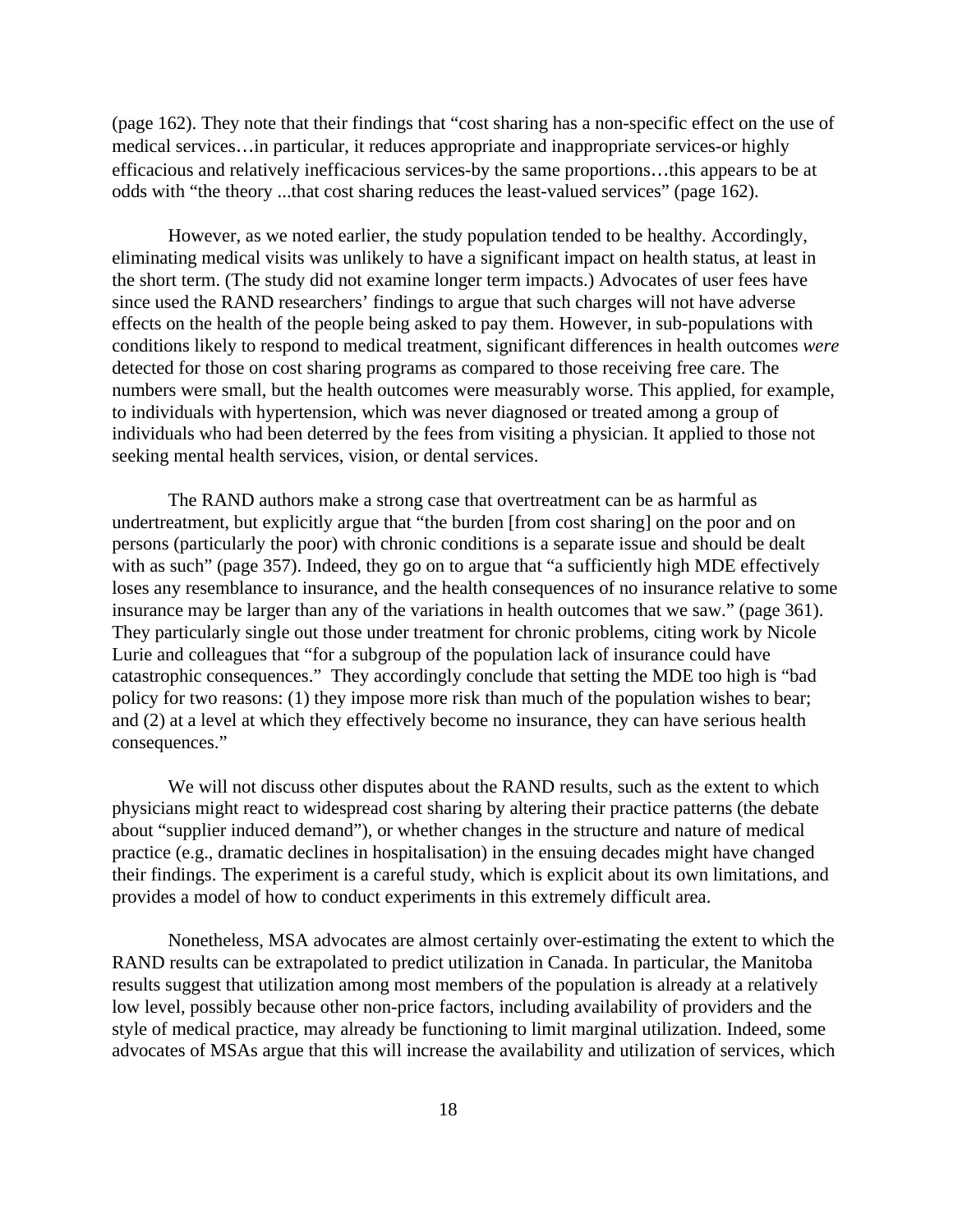is somewhat contradictory to the arguments about decreasing utilization and saving money. Again note that we are not arguing about the appropriate levels of service; it is certainly possible that cost constraint has been too stringent and that increased resources might be beneficial in certain areas. We are suggesting that one cannot simultaneously argue for MSAs on the grounds of increasing *and* reducing the costs and utilization of services. (A more intellectually coherent argument is the idea that consumer sovereignty should prevail in making these allocation decisions, allowing individuals to purchase the care they want, rather than the care which professionals think they need. This philosophical battle is beyond the scope of this paper.)

There are also fundamental economic reasons why this study is not simply applicable to the Canadian MSA policy issue. The RAND study found that when people were asked to pay user fees or a co-payment, they reduced their consumption of medical services. When insurance paid all costs, consumption was higher. From that, they argue the economic benefits of user fees. The subtle difference between this and the consequences of MSAs takes us to basic economic principles.

#### **Substitution Effects and Income Effects**

When the price of any commodity increases, two factors come into play. The first is the substitution effect. When the price of butter rises, one expects consumers to use less butter and more of those commodities like margarine that can be used as a substitute for butter in consumption. Therefore, a rise in the price of butter causes less butter to be consumed and more margarine to be consumed. Nonetheless, this effect should apply only to goods and services which can be substituted for one another; one would not expect, on the basis of the substitution effect alone, an increase in the price of butter to cause people to consume more snow tires. Similarly, an increase in the price of medical services ought to cause people to consume fewer of the medical services that were previously paid for fully by insurance, and more substitutes, such as over-the-counter drugs and alternative practitioner care. One would not expect people to substitute retirement savings for health care. One might expect a decline in visits to emergency rooms or family doctors, and an increase in self-medication. The substitution effect always works to reduce the quantity demanded of a product when its price rises, although the size of that reduction is an empirical question.

Secondly, the RAND experiment attempts to capture the income effect. When the price of a significant commodity increases, the real incomes of consumers decline, in the sense that now they have less money to spend on *all* commodities, including health care. As the price of health care increases, one would expect people to consume less of all normal commodities including health care. For both practical and ethical reasons, one feature of the RAND study was a guarantee that "no one would become financially worse off as a result of participation in the Experiment<sup> $348$ </sup> (page 12); participants were accordingly given side payments ("participation" incentive") and the maximum out of pocket expenditures each year were capped. As Newhouse noted, this was in turn likely to affect the income effect (although they made considerable efforts to analyze its extent). Accordingly, with the exception of some of the participation incentives, the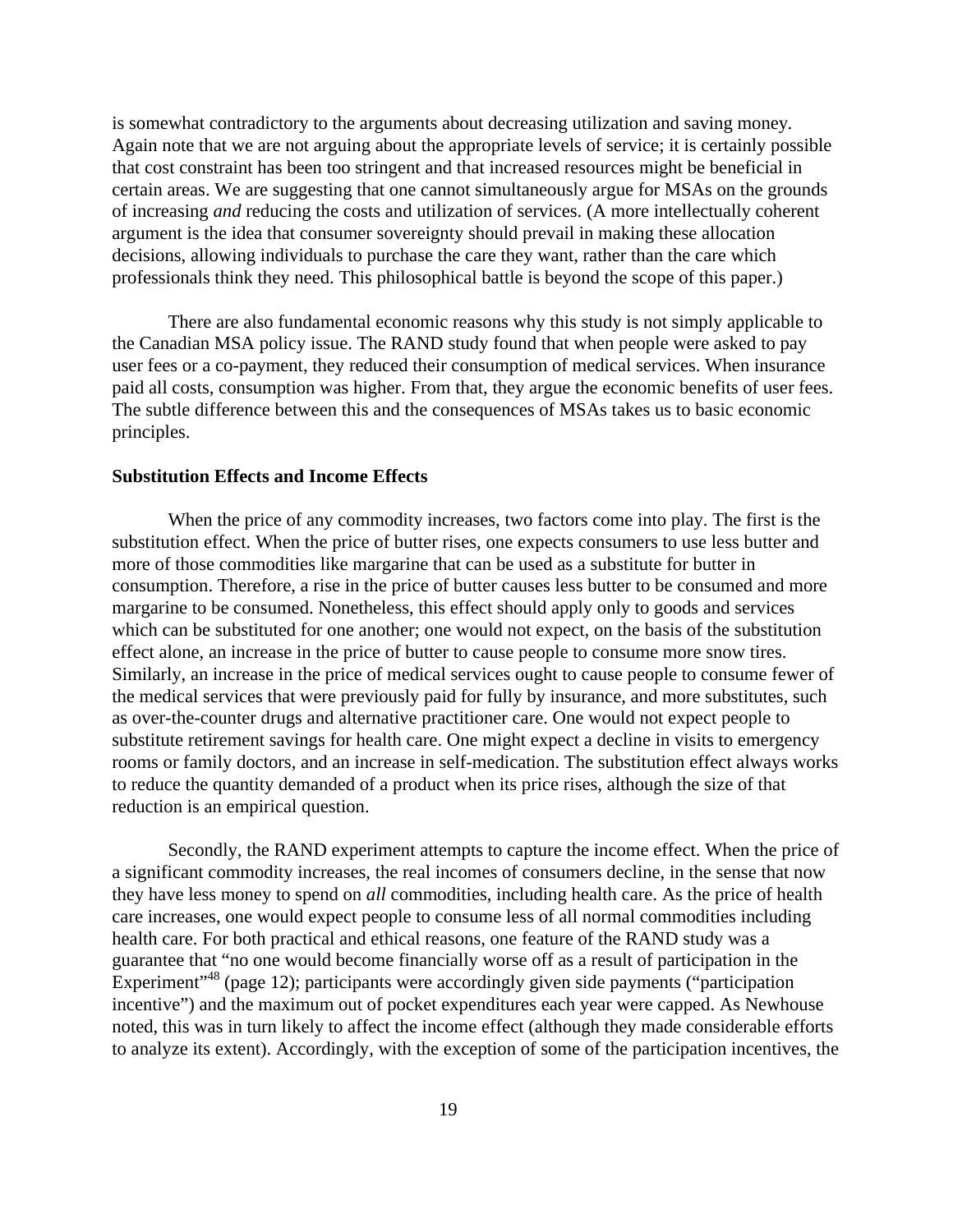RAND study at best left incomes unchanged (with "free" care) and at worst reduced the income of those wishing (or needing) health care services by requiring them to pay a portion of the costs.

In contrast, in the proposed MSA plans in which government provides money to individuals, the 80% of consumers in every age category currently spending less than their allowance would have their incomes increased rather than decreased. If health care is a normal commodity, economic theory says these consumers should then consume *more*, rather than less, health care. This tendency would be enhanced if models restricted how the money could be used, and/or clawed back a proportion of it.

Therefore, claims that the RAND study "proves" MSAs will reduce consumption of health care because of "incentives" are flawed on many levels. As the RAND scholars would be the first to say, their study is not naively applicable to the policy environment in a different country with a different history and a different arrangement of health care services in a different time period. Their study does not consider MSAs, but rather user fees and insurance. Neither does it deal with the sickest individuals.

Even if the RAND study were applicable to the Canadian policy experiment with MSAs, economic theory would predict that the income and substitution effects would be working in different directions, making it difficult to predict whether net consumption of health care would increase or decrease. There is little rationale for extrapolating the reductions found in the RAND study to hospital care not under the control of the individual (and even less to assuming that they would also apply within the catastrophic zone, where there are no economic incentives for the individual to "economize.") Moreover, as we have demonstrated, from an economic viewpoint, the distribution of health expenditures is sufficiently skewed that even massive reductions in utilization could not outweigh the increased costs. Furthermore, the adverse health effects found in the sickest sub-population suggests that at least some of these "savings" may also be penny wise and pound foolish.

# **4. THE FEASIBILITY OF BASING ALLOWANCES ON AGE, SEX, INCOME AND HEALTH STATUS**

A sensible system of allowances requires us to define, in advance, a number of subpopulations, each of which would be relatively homogeneous in their anticipated health expenditures. If that could be done, some of the issues associated with the highly skewed distributions might in theory be addressed. Low users would receive very low allowances, and high users would receive the resources they needed. Once again, this is easier said than done.

Basing allowances on age and sex would be relatively simple to operationalize. After all, insurance companies typically base premiums and payouts on age and sex. The *Canadian Institute for Health Information* or Statistics Canada also break down their analyses by age and sex. Assuming that complaints about "ageism" or "sexism" can be met, allowances could easily be so scaled.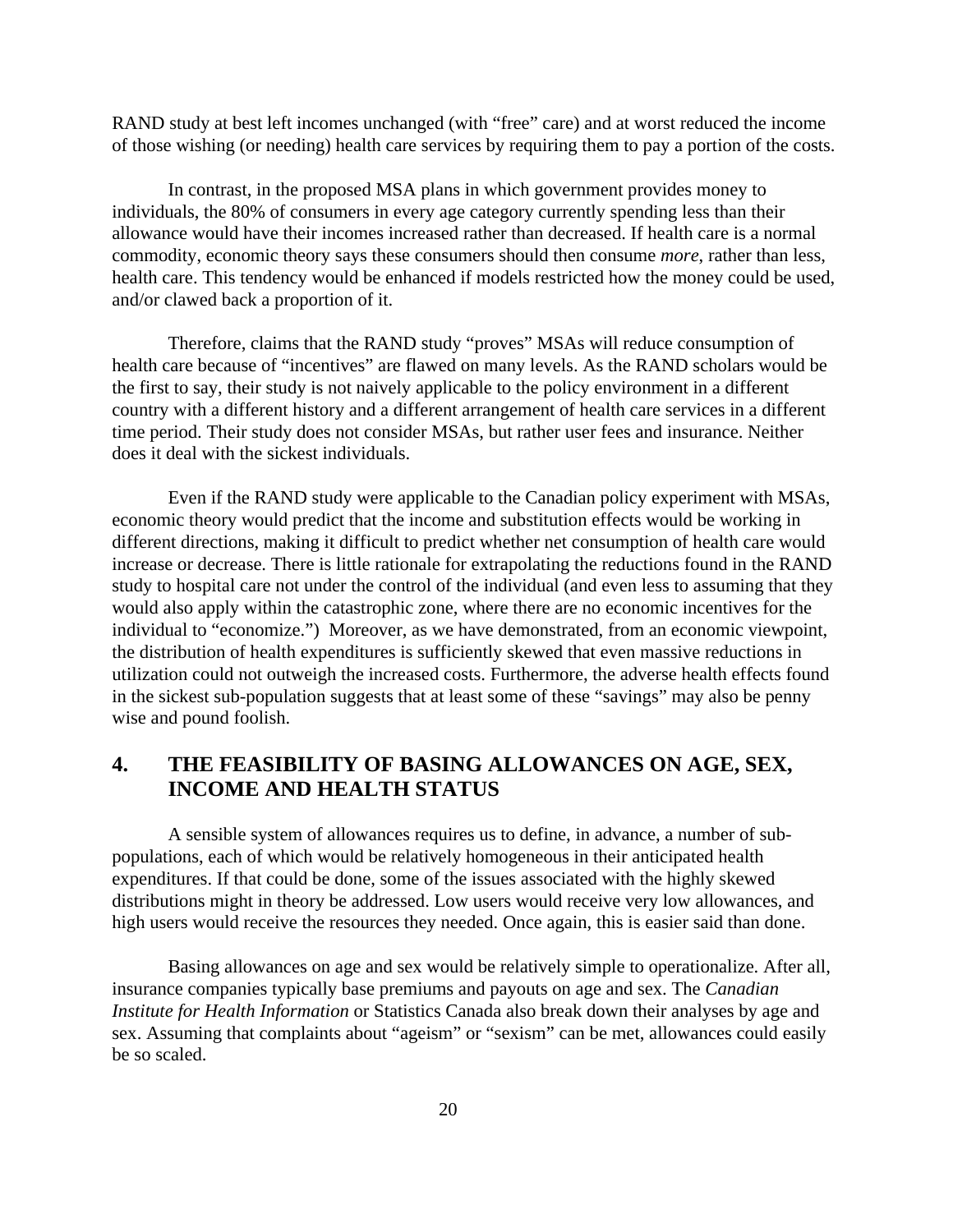Unfortunately, age and sex alone explain almost none of the variance in health expenditures – usually, less than 1%.<sup>49</sup> As the Forget analysis confirms, these categories are not homogeneous; within each age category, at least 80% are spending less than the mean. (It should also be noted that US data over the past 30 years has shown similar trends;<sup>26,50</sup> this fact has not entered the US debate largely because, in a non-universal system, analysis has not focused on those who would not be served by a particular insurance plan.) Adjustments for age and sex leaves us with the same problem of skewed distributions analyzed above.

In addition, the high out of pocket payments for sick people would be likely to reintroduce the access problems that Canadian Medicare was proud of having diminished (and which still persist in the US). In an attempt to mitigate this, some advocates suggest scaling allowances by income. Clearly, this moves us into the realm of tax policy as opposed to health policy. Certainly, health databases do not include information on income, and including such data may be contrary to privacy legislation. In that connection, it should be recognized that the Singapore allowances are indeed based on income, since they are financed by mandatory contribution based on wages (beginning at 6%, rising to 7% between ages 35 and 45, and 8% from ages 45 until retirement; the maximum monthly and total contributions are also capped). However, this model is the reverse of what advocates of income-based allowances usually suggest – the poor have less (rather than more) to spend for their health needs. Another proposal is to allocate allowances through a refundable tax credit. The usual incentive/moral hazard issues would have to be confronted, such as the linkages between means-tested benefits and incentives to work. Moreover, there is little reason to believe that income groups are any more homogeneous in their health expenditures than are age-sex groupings. Nonetheless, should MSAs be considered desirable on other grounds, linking allowances to income would certainly be feasible.

Finally, some advocates argue that MSA should be scaled by health status, so that a 50 year old diabetic would receive a larger allowance than a healthy 50-year old. The intention is to create groups whose health care needs are reasonably homogeneous. However, there is no guarantee that such groups can be created, and most international attempts to "risk adjust" payments have had only modest success. Certainly, experiments with attempting to introduce case mix or diagnostic related groups into hospital financing have proven expensive and difficult. In short, there is little reason to believe that we can define, in advance, groups that would not exhibit the same distributional effects as every other grouping. For example, even among individuals with hypertension, many individual make minimal to moderate demands on the health care system, and a very small number of sick individuals place a very heavy demand on health care resources.

In addition, attempts in other jurisdictions to operationalize this concept has made it clear that discerning and defining such health status groupings is not an inconsequential accomplishment. For example, policy makers would have to decide which conditions would qualify for the higher payments, leading to certain disputes by those populations not yet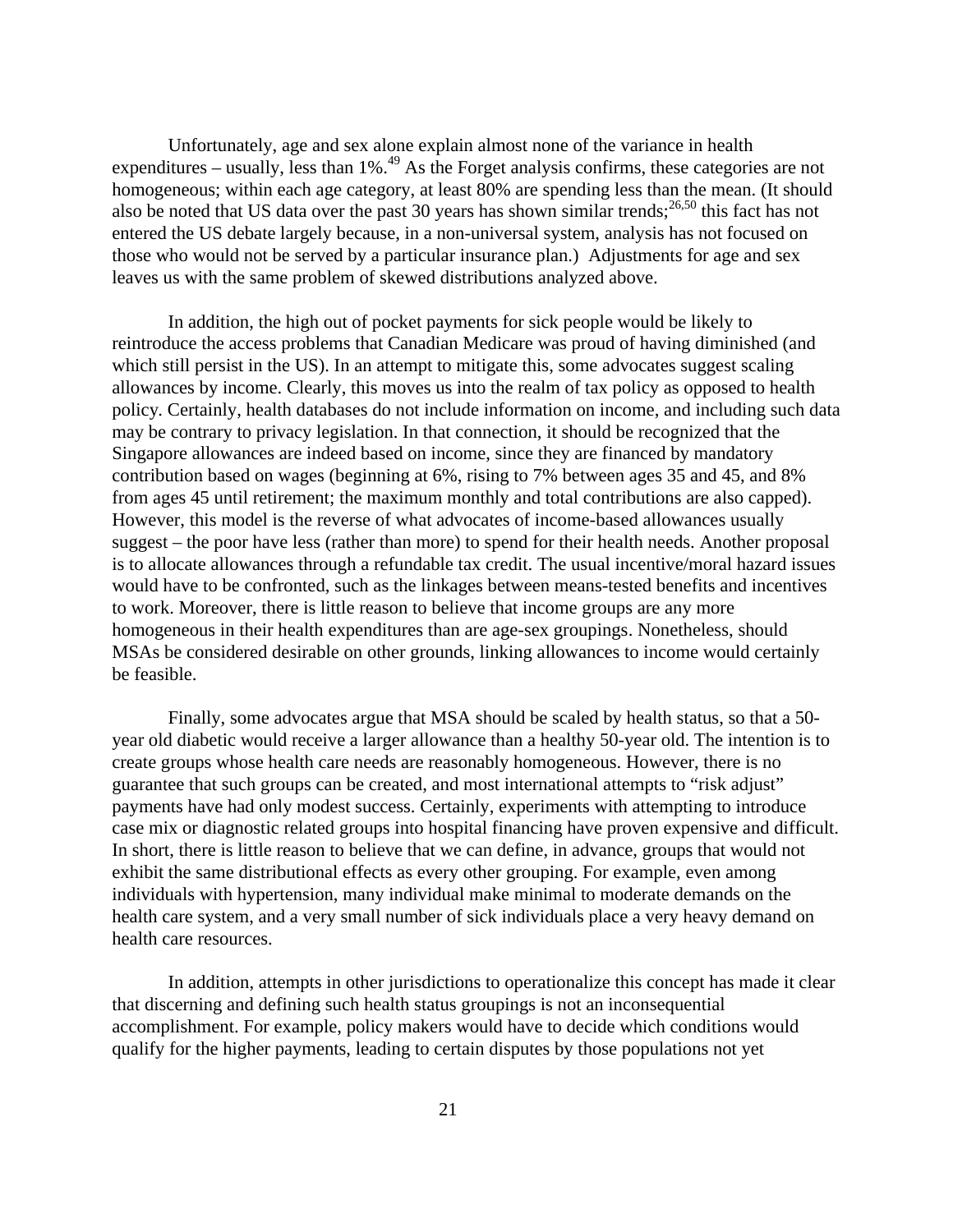designated. Certain chronic conditions, such as diabetes or hypertension, do not have clear cutoffs, providing incentives to 'over' or 'under' diagnose. Furthermore, if allowances are determined on the basis of past health care utilization, then people who economize on health care use are penalized, while profligate users are rewarded, undermining the incentives which MSAs are designed to encourage. Finally, public policy - as reflected in privacy legislation - almost certainly forbids collecting and using data about individual health status for the purpose of determining their health care allowances.

Nonetheless, suppose we could and wanted to set allowances on the basis of age, sex, health status and income. This would require a costly bureaucracy of enormous proportions, and an information problem that most economists would consider large enough to completely undermine such an intrusive attempt at micro-management. A far less intrusive system of trying to manage health care expenditure in the US seems to cost somewhere between 25% and 30% more than the Canadian system. Indeed, it is plausible that these information costs would wipe out even those savings which advocates optimistically assume would somehow materialize.

### **5. CONCLUSION**

Litow and Mullen, the authors of the "Milliman-Robertson Study" are much more careful than are the consultants who make use of their study. They note that "the recommendations and estimates shown in [our] report reflect the opinions and analysis of the authors. Significant judgement was used to set some of the assumptions, therefore, other assumptions might also be reasonable.<sup>"46</sup> (page 8). They acknowledge that very large reductions in demand are essential if costs are not to increase dramatically. There remains no evidence whatever that Medical Savings Accounts would save money, and considerable evidence that they would increase costs and/or erode coverage. On the basis of Mr. Solomon's "Milliman-Robertson Study", unless we accept the report's operational assumption that extreme reductions in demand will occur – an assumption that is not be supported by any evidence – their own analysis suggests that their model would raise health care costs by \$6.83 billion, with almost all of that money going to healthy people rather than to improving services or access. Close scrutiny of MSA plans in other countries similarly reveals that the benefits are concentrated among the healthier members of those populations; indeed, most of the sickest are not members of such plans. In the one place attempting to use MSAs universally, it is important to note Hsaio's conclusion that not only has the Singapore Medisave scheme has not curbed health expenditure, it has "caused financial hardship for Singapore's citizens" and "adversely affected the cost-effectiveness of its health care system."<sup>9</sup>

We repeat - a plan which strips specialty services, escalates costs, adds bureaucracy, undermines privacy, and further erodes health care has little to recommend it. It is unfortunate that MSA proponents have neglected the evidence in favour of hypothetical data and tautological statements. It is even more unfortunate that, rather than discuss the actual findings, they have found it necessary to attack the messengers.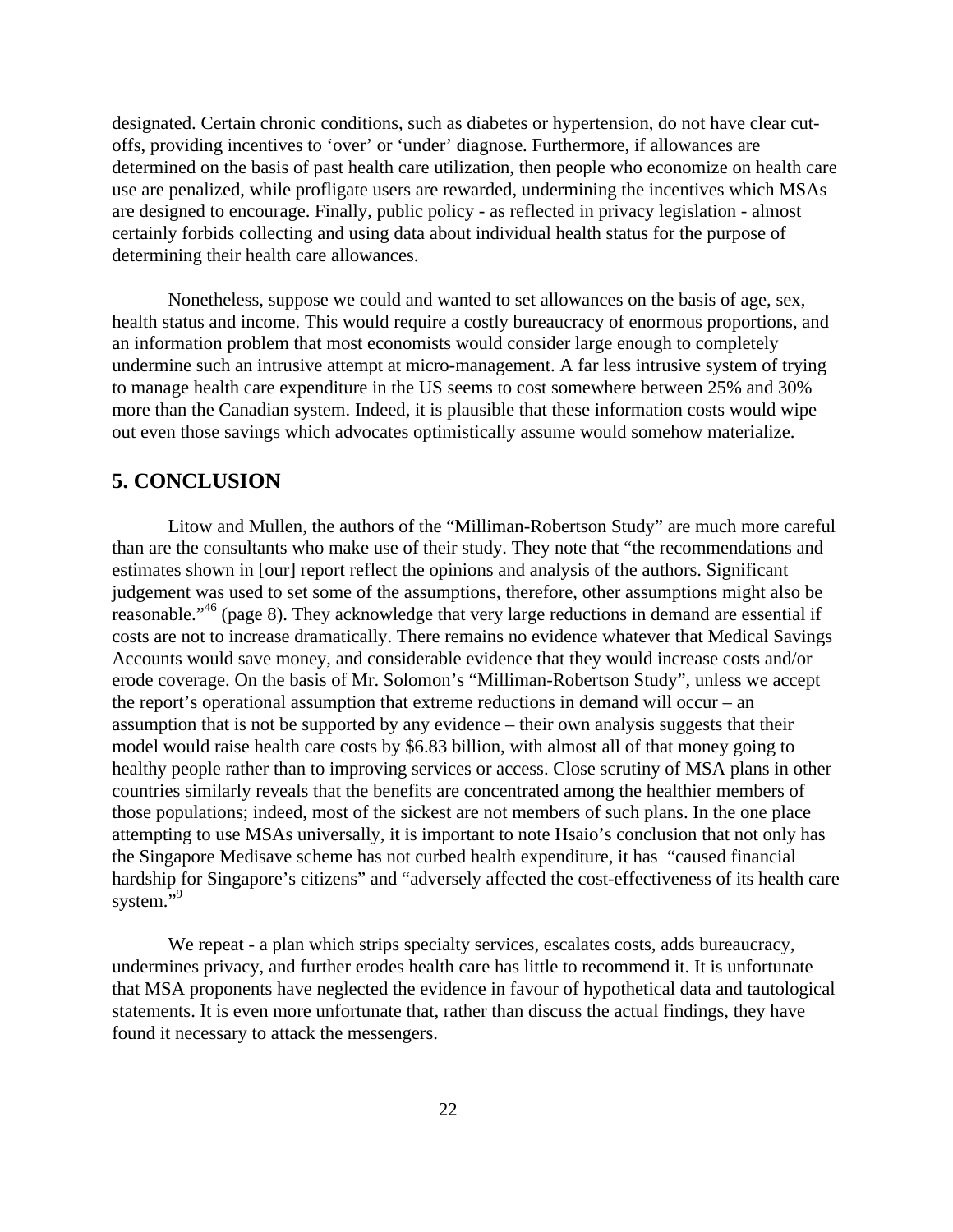# **ACKNOWLEDGEMENTS**

The authors wish to acknowledge the contributions of the many individuals whose help made it possible to produce this paper. Randy Walld took care of the computer programming with his usual skill, Jo-Anne Baribeau and Randy Fransoo mastered the complicated EXCEL tables and figures, Eileen Pyke put up with the authors' many changes in the text, and Charles Burchill handled posting this (and other MSA papers) on the web site.

We are indebted to Health Information Services, Manitoba Health for providing data. The results and conclusions are those of the authors, and no official endorsement by Manitoba Health was intended or should be implied. This work was supported by funding from the Canadian Population Health Initiative.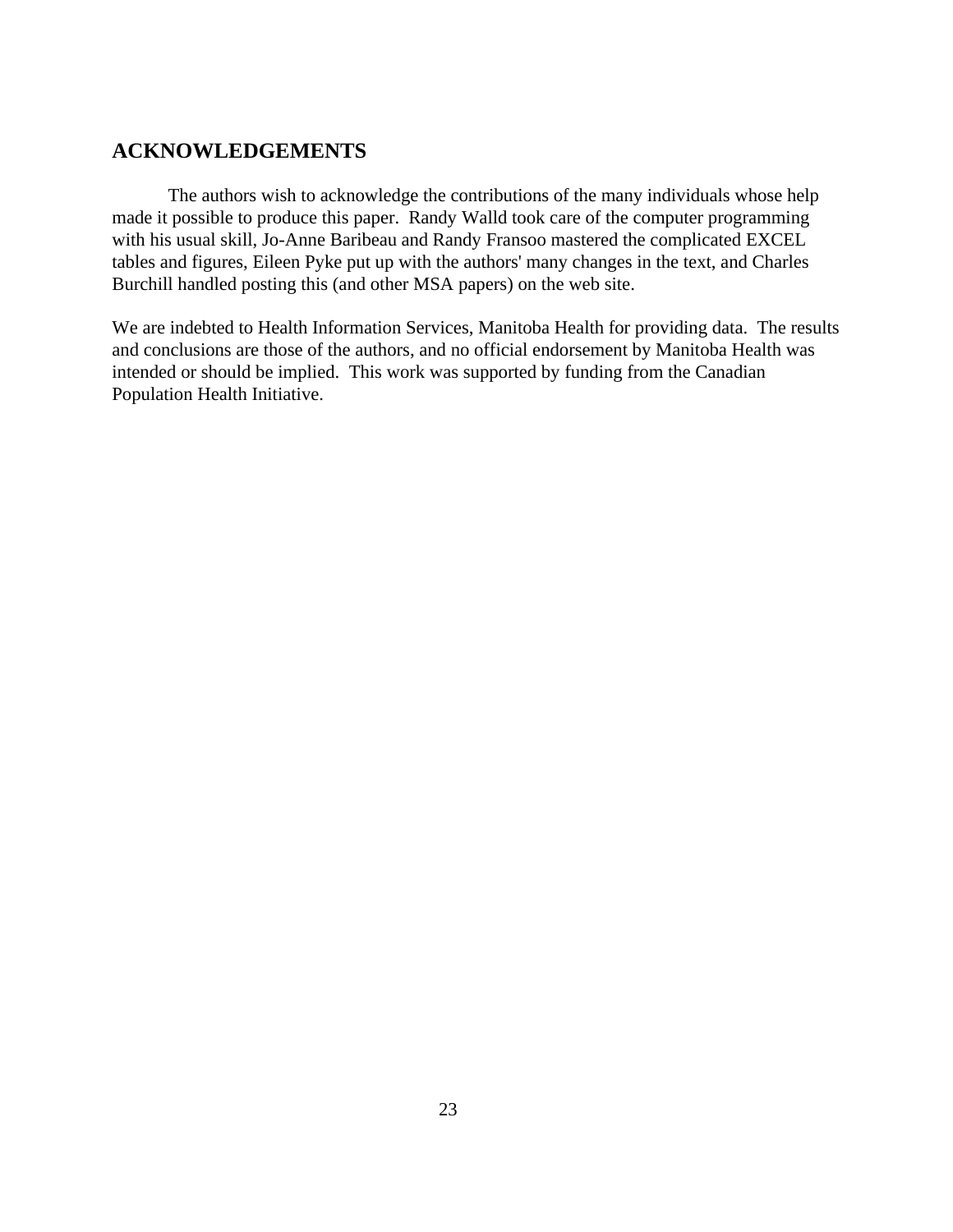## **REFERENCES**

- 1 Canadian Institute for Health Information, Statistics Canada. *Health Care in Canada*. 2001 www.cihi.ca, 2001.
- 2 Deber RB. Getting what we pay for: myths and realities about financing Canada's health care system. *Health L Can* 2000;21(2):9-56.
- 3 Solomon L. *Medical Savings Accounts Live*. National Post, August 7, 2002.
- 4 Gratzer D. *Code Blue: Reviving Canada's Health Care System*. Toronto: ECW Press, 1999.
- 5 Hsiao WC. Medical savings accounts: lessons from Singapore. *Health Affairs* 1995;14(2):260-6.
- 6 Barr MD. Medical savings accounts in Singapore: A critical inquiry. *J Health Polit Policy Law* 2001;26(4):709-26.
- 7 Ham C. Values and health policy: The case of Singapore. *J Health Polit Policy Law* 2001;26(4):739-45.
- 8 Pauly MV. Medical Savings Accounts in Singapore: What can we know? *J Health Polit Policy Law* 2001;26(4):727-31.
- 9 Hsiao WC. Behind the ideology and theory: What is the empirical evidence for Medical Savings Accounts? *J Health Polit Policy Law* 2001;26(4):733-7.
- 10 Shortt SED. Medical Savings Accounts in publicly funded health care systems: Enthusiasm versus evidence. *CMAJ* 2002;167(2):159-62.
- 11 Hurley J. Medical Savings Accounts will not advance Canadian health care objectives. *CMAJ* 2002;167(2):152-3.
- 12 Gratzer D. It's time to consider Medical Savings Accounts. *CMAJ* 2002;167(2):151-2.
- 13 Massaro TA, Wong Y-N. Positive experience with medical savings accounts in Singapore. *Health Affairs* 1995;14(2):267-72.
- 14 Ozanne L. How will medical savings accounts affect medical spending? *Inq* 1996;33:225- 36.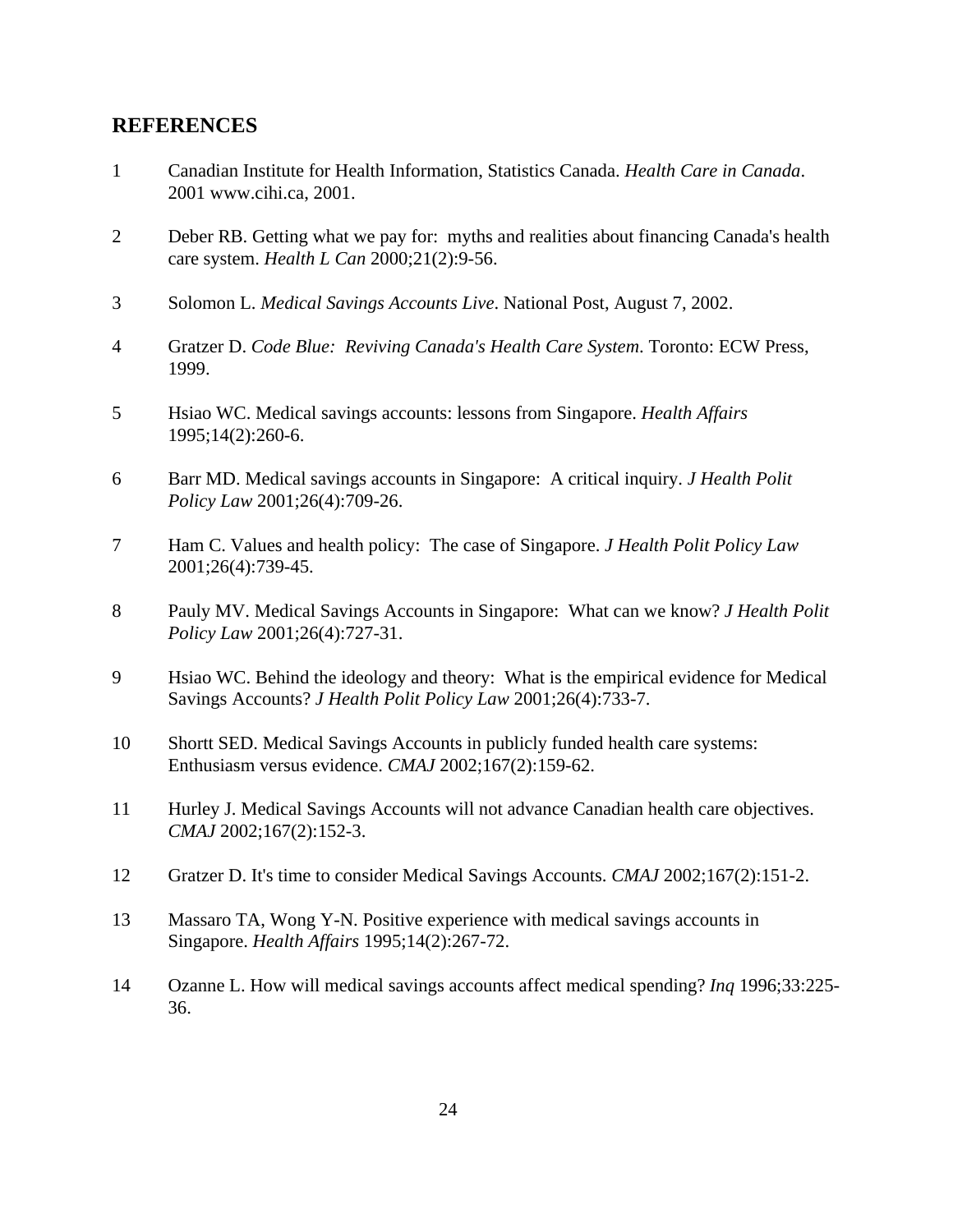- 15 Chollet D. Why the Pauly/Goodman proposal won't work. *Health Affairs* 1995;14(2):273- 9.
- 16 Pauly MV, Goodman JC. Incremental steps toward health system reform: tax credits for health insurance and medical savings accounts. *Health Affairs* 1995;14(1):125-39.
- 17 Moon M, Nichols LM, Wall S. *Medical Savings Accounts: A Policy Analysis*. The Urban Institute, 1996.
- 18 Nichols LM, Hong PK, Prescott N. *Medical Savings Accounts for Developing Countries*. Paper presented at "Innovations in Health Care Financing," an international conference sponsored by the World Bank, March 10-11, Washington, D.C, 1997.
- 19 Physician Payment Review Commission. *Medical Savings Accounts*. Annual Report to Congress/Chapter 7, 1996.
- 20 Urban Institute. *Winners and Losers Under Medical Savings Accounts*. Policy and Research Report, Summer-Fall, 1996.
- 21 United States General Accounting Office. *Medical Savings Accounts: Results from Surveys of Insurers*. Report to Congressional Committees, December, 1998.
- 22 Wicks EK, Meyer JA. *The Role of Medical Savings Accounts in Health System Reform*. National Coalition on Health Care, Washington, D.C., May, http://www.nchc.org (Dec. 9, 1999), 1998.
- 23 Goodman J, Ferrara P, Matthews M Jr. *Saving the Medicare System with Medical Savings Accounts*. National Center for Policy Analysis, Brief Analysis No. 175, Friday, September 15, 1995.
- 24 Bunce VC. *Medical Savings Accounts: Progress and Problems under HIPAA*. Policy Analysis, no. 411, August 8, 2001.
- 25 Forget EL, Deber RB, Roos LL. Medical savings accounts: will they reduce costs? *CMAJ* 2002;167(2):143.
- 26 Berk ML, Monheit AC. The concentration of health care expenditures, revisited. *Health Affairs* 2001;20(2):9-18.
- 27 Crowley BL, Skinner B. *MSA Study Needs Major Surgery*. The Globe & Mail, Wednesday, July 24, 2002.
- 28 Solomon L. *Rise of a 'Zombie'*. National Post, Wednesday, July 31, 2002.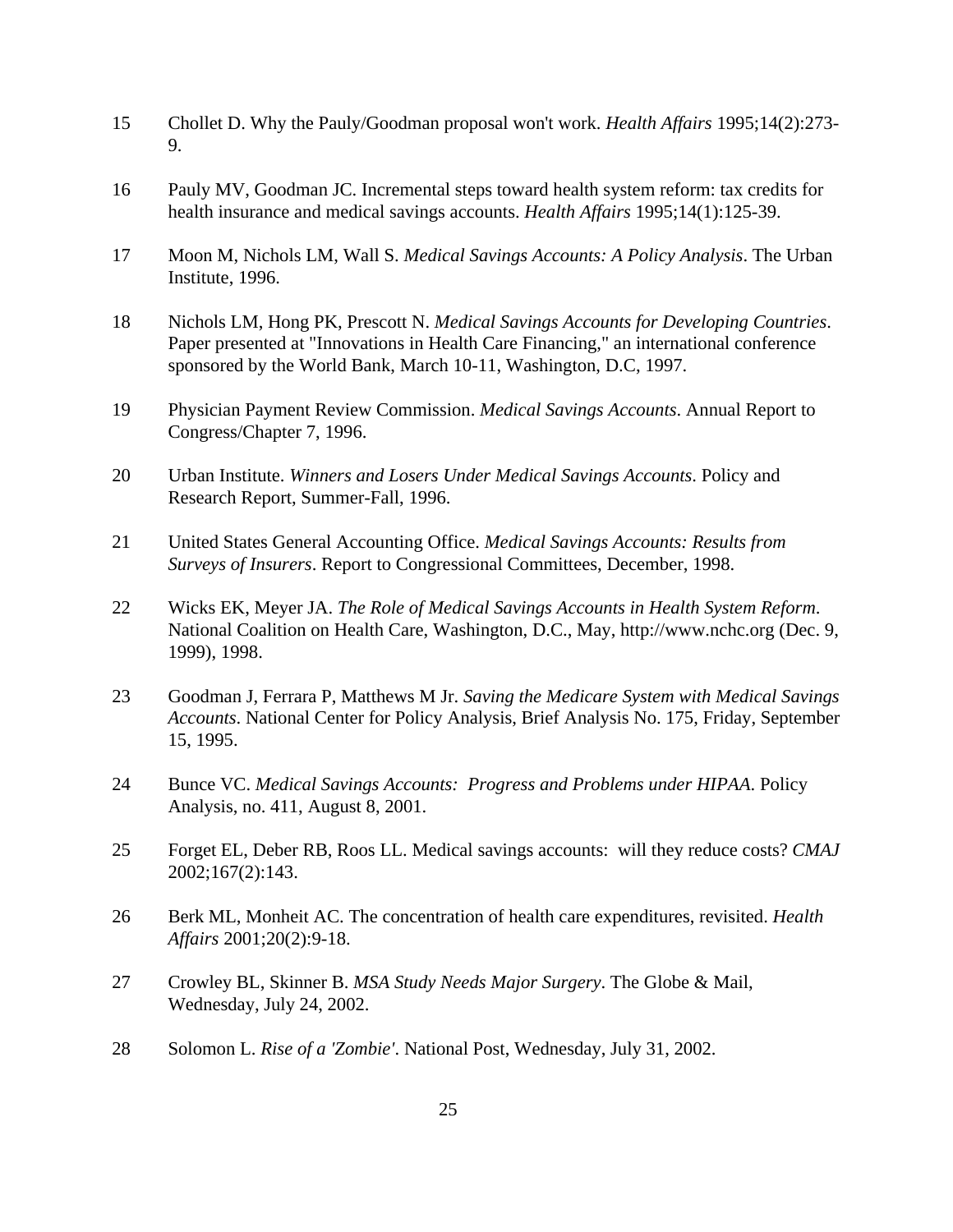- 29 McMahon F. *A Common Sense Solution to our Health Care Needs*. Ottawa Citizen, Saturday, August 3, 2002.
- 30 Deber RB, Forget EL, Roos LL, Shortt SAD. *Medical Savings Accounts: An Idea That Just Won't Die*. The Globe & Mail, Friday, July 27, 2002.
- 31 Forget EL, Deber RB, Roos LL. *Response: Health Care Accounts More Costly, Study Finds (letter to the Editor)*. National Post, Tuesday, July 24, 2002.
- 32 Forget EL, Deber RB, Roos LL. *Medical Savings Accounts: Let's not Add to the Cost of Health Care*. Ottawa Citizen, Wednesday, August 7, 2002.
- 33 Shortt SAD. *It Isn't Fair to Make Poor and Frail Canadians Pay More for Essential Services*. Ottawa Citizen, Saturday, August 3, 2002.
- 34 The Globe & Mail. *The Trouble with MSAs*. Editorial, Saturday, July 27, A16, 2002.
- 35 Carey KRM. *Simplistic Analysis of MSAs*. eCMAJ, August 6, 2002.
- 36 Murphy P, Solomon L. *Submission to the Health Services Restructuring Commission*. Consumer Policy Institute, February 28, http://www.c-p-i.org, 1997.
- 37 Gratzer D. What Future Healthcare? *Benefits Canada* 2000.
- 38 Ramsay C. *Medical Savings Accounts: Universal, Accessible, Portable, Comprehensive Health Care for Canadians*. Critical Issues Bulletin, The Fraser Institute, 1998.
- 39 Coffey EJ, Chaoulli J. *Universal Private Choice: A Concept of Health Care with Quality Access and Choice for all Canadians*. Montreal Economic Institute Research Paper, September, 2000.
- 40 Holle P, Owens D. *Universal Medical Savings Accounts: Consumerizing Medicare to End Waiting Lists and Improve Service*. Frontier Centre for Public Policy, Policy Series, No.5, July, 2000.
- 41 Crowley BL, Zitner D, Faraday-Smith N. *Operating in the Dark: The Gathering Crisis in Canada's Health Care System*. Atlantic Institute for Market Studies (AIMS), 2002.
- 42 Migué J-L. *Funding and Production of Health Services: Outlook and Potential Solutions*. Commission on the Future of Health Care in Canada, Discussion Paper No. 10, August, 2002.